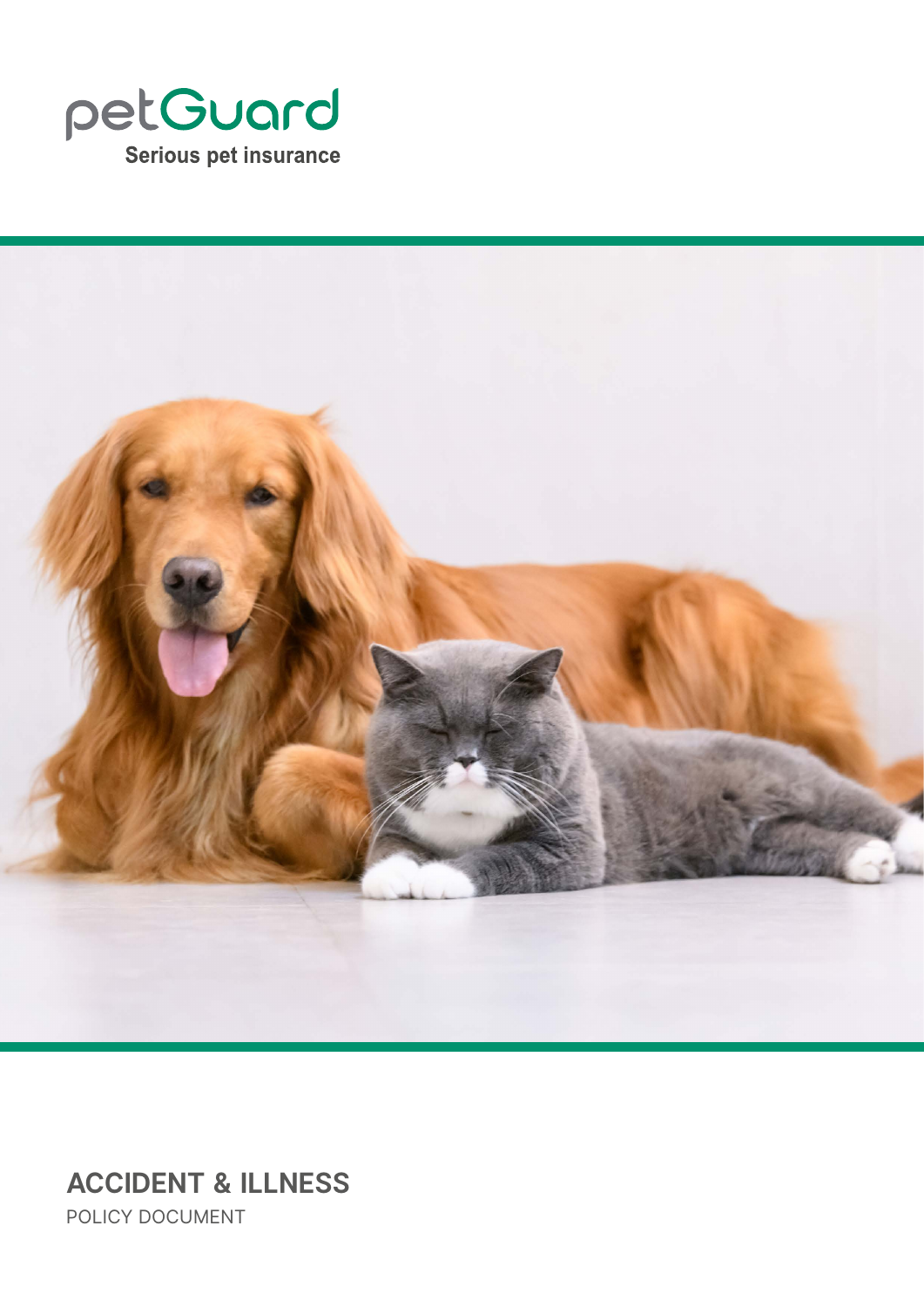



# Welcome to petGuard pet insurance

**Thank you for choosing a petGuard Pet Insurance policy for your pet.**

We have designed the petGuard Pet Insurance policy to cover cat and dog owners who wish to protect themselves against the cost of veterinary fees and other expenses associated with their pet, subject to these terms and conditions.

This product offers a choice of veterinary fees levels, which provide cover for illness or injuries that your pet(s) require treatment for in any given period of insurance. If the costs reach the chosen veterinary fee level, no further claims will be paid.

If we offer and you accept our renewal invitation, your pet will benefit from continuous cover, including costs for recurring conditions and the veterinary fee limit will be reinstated for a further period of insurance.

# Contact details

If you would like to talk to us about your policy, please telephone **0345 450 7042**.

If you need to make a claim, please call us on **0333 130 4534**.

You can also refer to the "How to make a claim" section of this document for further details.

## Your cancellation rights

If you decide that this policy does not meet your insurance needs then you can cancel within the 14 day cooling-off period and if no claims have been made or are pending, your premium will be refunded in full. The cooling-off period starts from when the policy begins or when you receive your policy documents, whichever is later.

If you wish to cancel your policy after 14 days, you will be entitled to a pro-rata refund of premium so long as no claim has been made or is pending in the current period of insurance. Where a claim has been made, a refund will not be given.

**Important if you are paying monthly:** If you pay your premium by monthly instalments and a claim is made or is pending, you must continue to pay the instalments until the premium is paid in full.

Thank you for choosing petGuard Pet Insurance.

We hope you are pleased with your cover and the service provided.

**The petGuard Pet Insurance Team**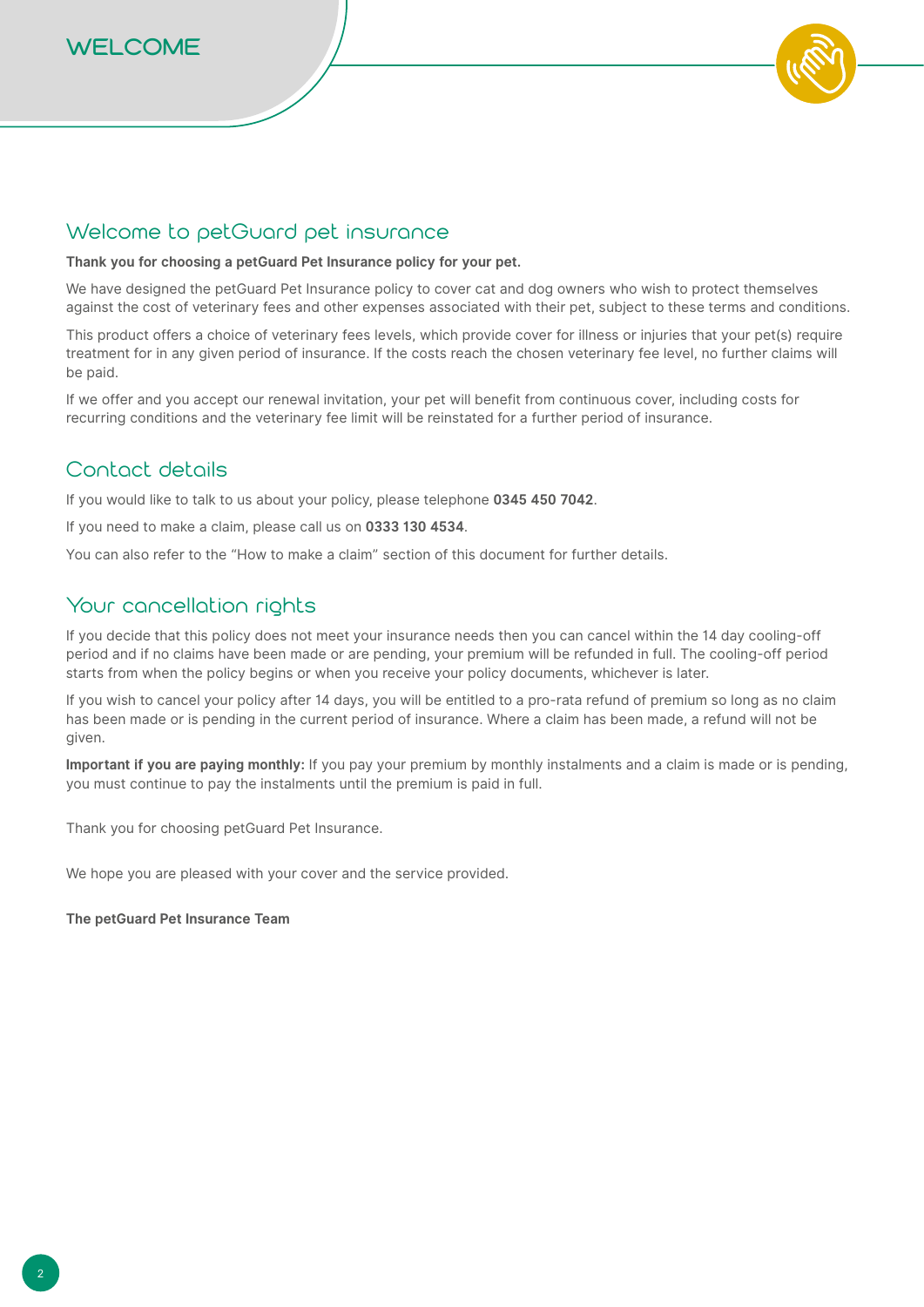# **CONTENTS**



| Welcome to petGuard pet insurance                                      | $\overline{2}$ |  |
|------------------------------------------------------------------------|----------------|--|
| <b>Contact Details</b>                                                 | 2              |  |
| Your Cancellation Rights                                               | 2              |  |
| <b>Definitions</b>                                                     |                |  |
| <b>Important Information</b>                                           | 6              |  |
| <b>Policy Cover Levels</b>                                             | 7              |  |
| <b>Standard Cover</b>                                                  | 8              |  |
| Section 1 Veterinary fees                                              | 8              |  |
| Section 2 Emergency boarding kennel and cattery fees and daily minding | 9              |  |
| Section 3 Advertising and reward costs                                 | 9              |  |
| Section 4 Theft or straying                                            | 9              |  |
| Section 5 Holiday cancellation                                         | 10             |  |
| Section 6 Accidental damage to third party property                    | 10             |  |
| Section 7 Transportation between vets                                  | 11             |  |
| Section 8 Loss or accidental damage to pet accessories                 | 11             |  |
| Section 9 Death due to accident or illness                             | 11             |  |
| Section 10 Farewell cover                                              | 12             |  |
| <b>Optional Covers</b>                                                 | 13             |  |
| Overseas travel                                                        | 13             |  |
| <b>Quarantine costs</b>                                                | 13             |  |
| <b>Emergency expenses</b>                                              | 13             |  |
| Third party liability                                                  | 14             |  |
| <b>General Exclusions applicable to Your Cover</b>                     | 15             |  |
| <b>General Conditions applicable to Your Cover</b>                     | 17             |  |
| How to make a claim                                                    | 20             |  |
| What to do if You have a complaint                                     | 22             |  |
| <b>Additional Information</b>                                          | 23             |  |
| <b>Contact Details</b>                                                 | 23             |  |
| <b>Compensation Scheme</b>                                             | 23             |  |
| Law Applicable to this Contract                                        | 23             |  |
|                                                                        |                |  |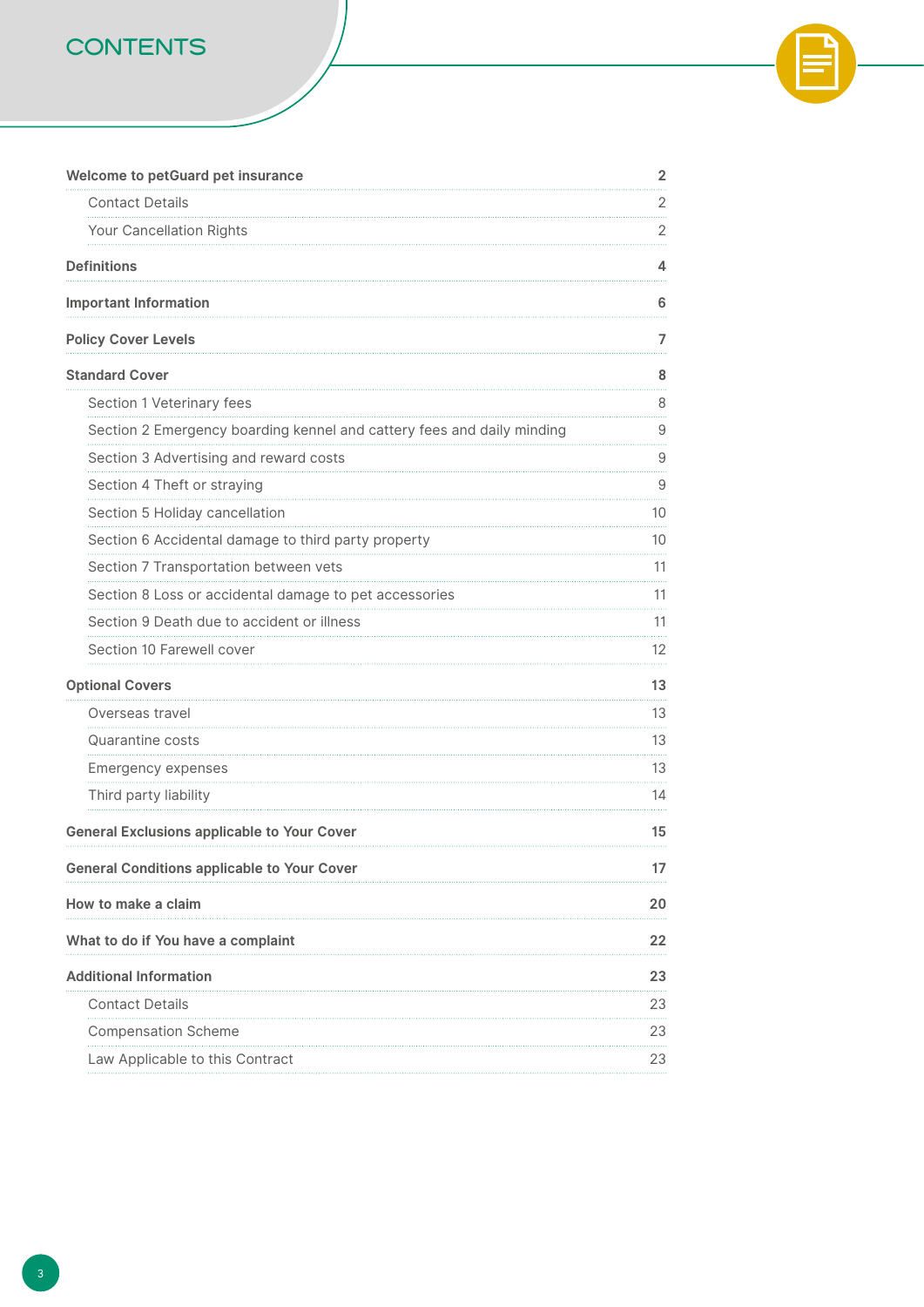# **DEFINITIONS**



Here are the explanations of the key words used in this document. The key words are printed in bold type throughout this document and the meanings of these words are set out below.

| <b>Behaviourist</b>                      |                          | A certified Clinical Animal Behaviourist (CCAB), or a member of either the Association of Pet<br>Behaviour Counsellors or the Canine and Feline Behaviour Association.                                                                                                                                                     |
|------------------------------------------|--------------------------|----------------------------------------------------------------------------------------------------------------------------------------------------------------------------------------------------------------------------------------------------------------------------------------------------------------------------|
| <b>Carrier</b>                           | $-$                      | A transport company approved by the Government to carry animals according to the Pet<br><b>Travel Scheme.</b>                                                                                                                                                                                                              |
| <b>Clinical diet</b>                     | $-$                      | A clinically formulated diet prescribed by your vet as part of your pet's treatment for a<br>specific condition.                                                                                                                                                                                                           |
| <b>Clinical signs</b>                    | $\overline{\phantom{a}}$ | Changes in your pet's normal health state, its bodily functions or behaviour.                                                                                                                                                                                                                                              |
| Complementary<br>treatments              | $ \,$                    | Physiotherapy, acupuncture, homeopathy, osteopathy, hydrotherapy, chiropractic and<br>alternative medicines recommended by or carried out by your vet or a person trained to do<br>SO.                                                                                                                                     |
| <b>Condition</b>                         | $\overline{\phantom{a}}$ | All clinical signs of injury, illness or disease, including related conditions.                                                                                                                                                                                                                                            |
| <b>Illness</b>                           |                          | Changes in your pet's normal healthy state, sickness or disease, emotional or mental<br>disorders.                                                                                                                                                                                                                         |
| Journey                                  |                          | A trip for up to a maximum of 60 days spent by you with your pet when travelling within<br>Europe. Each trip must start and end in the United Kingdom.                                                                                                                                                                     |
| <b>Injury</b>                            |                          | Damage to one or more parts of your pet's body as a result of one accidental cause.                                                                                                                                                                                                                                        |
| <b>Market value</b>                      |                          | The price generally paid for a similar pet based on its age, breed and pedigree at the time of<br>loss.                                                                                                                                                                                                                    |
| <b>Maximum benefit</b>                   | $\overline{\phantom{a}}$ | The amount shown in the Policy Schedule which is the most that we will pay out under each<br>section of your insurance.                                                                                                                                                                                                    |
| <b>Period of insurance</b>               | $\sim$                   | The time for which we provide cover as set out in the Policy Schedule and for which we have<br>accepted the premium.                                                                                                                                                                                                       |
| Pet                                      |                          | A cat or dog named in the Policy Schedule.                                                                                                                                                                                                                                                                                 |
| Pet accessories                          | $\sim$                   | Any accessories or technological items specifically designed for cats or dogs.                                                                                                                                                                                                                                             |
| <b>Pet Travel Scheme</b><br>(PETS)       | $\sim$                   | The Government scheme allowing you to take your pet abroad to specified countries and<br>re-enter the United Kingdom without the need for your pet to go into quarantine, provided<br>certain criteria have been met.                                                                                                      |
| <b>Policy Administrators -</b>           |                          | The authorised administrators, Thistle Insurance Services Limited (on behalf of PIB Group<br>Limited).                                                                                                                                                                                                                     |
| <b>Policy Schedule</b>                   |                          | - The schedule to your policy showing your name as policyholder, identification of your pet, the<br>period of insurance, details of any excluded conditions or injuries and any endorsements that<br>apply to this policy wording.                                                                                         |
| <b>Pre-existing medical</b><br>condition | $\overline{\phantom{a}}$ | Any condition, or complication directly resulting from or relating to that condition that has<br>been identified or investigated by a vet or that has the same diagnosis, clinical signs or<br>symptoms as a condition prior to the start of this insurance, regardless of the areas affected<br>in or on your pet's body. |
| <b>Purchase price</b>                    |                          | The price you paid when you purchased your pet.                                                                                                                                                                                                                                                                            |
| <b>Treatment</b>                         |                          | Any examination, consultation, advice, tests, x-rays, medication, surgery, nursing and care<br>provided by a veterinary practice or a member of a professional organisation acting under<br>their direction.                                                                                                               |
| <b>United Kingdom</b>                    | $\overline{\phantom{a}}$ | England, Scotland, Wales and Northern Ireland.                                                                                                                                                                                                                                                                             |
| Vet                                      |                          | A qualified veterinary practitioner holding a current registration with the Royal College of<br>Veterinary Surgeons and who works in clinical practice.                                                                                                                                                                    |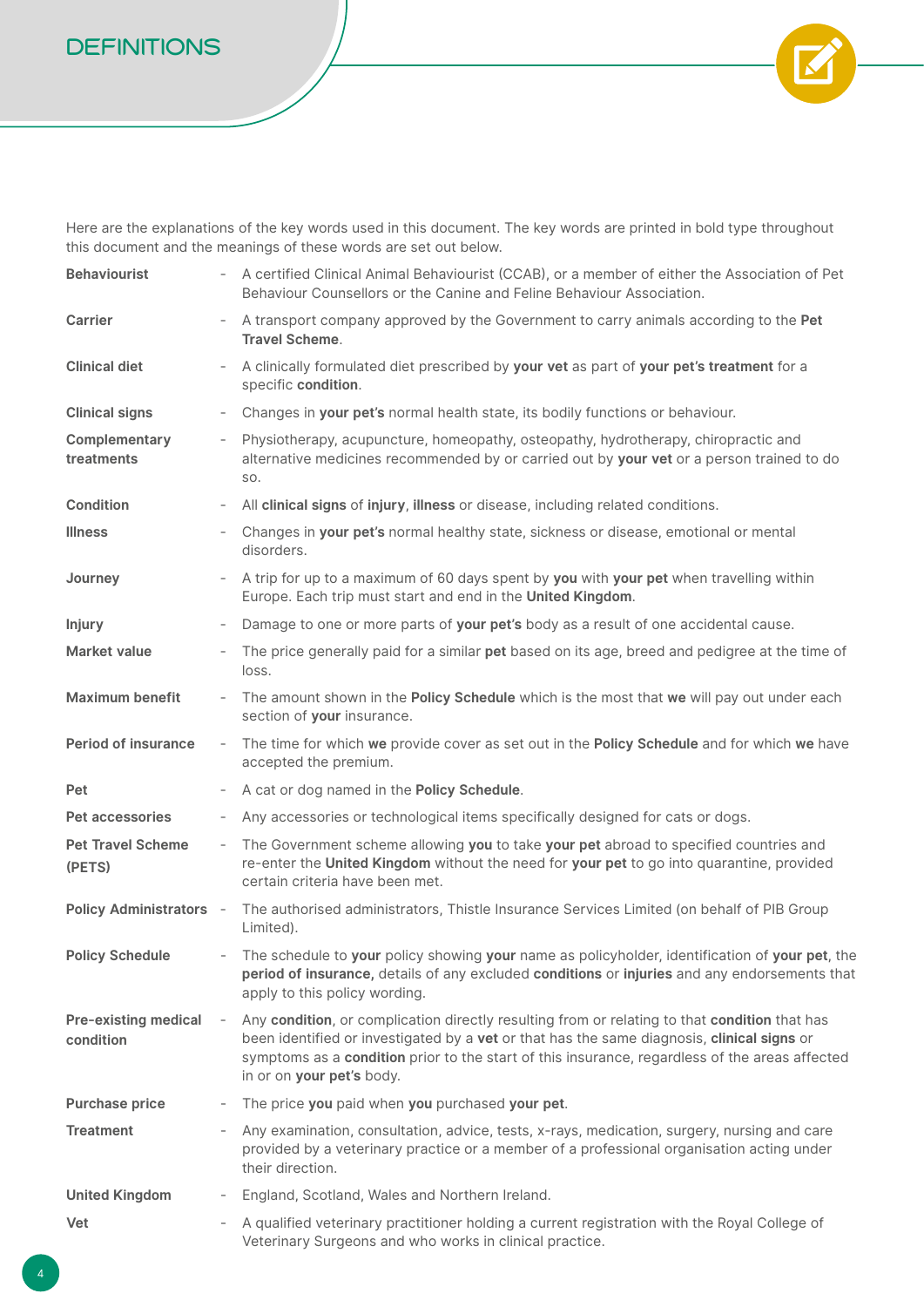# **DEFINITIONS**



| <b>Working Dogs</b> |  |
|---------------------|--|
|---------------------|--|

- A dog that is being used for shooting or hunting; to work with livestock; or to perform tasks to assist a human companion, including therapy-dogs.

- We, us, our **-** Covéa Insurance plc
- **You, your** Person or persons named as the policyholder in the **Policy Schedule**.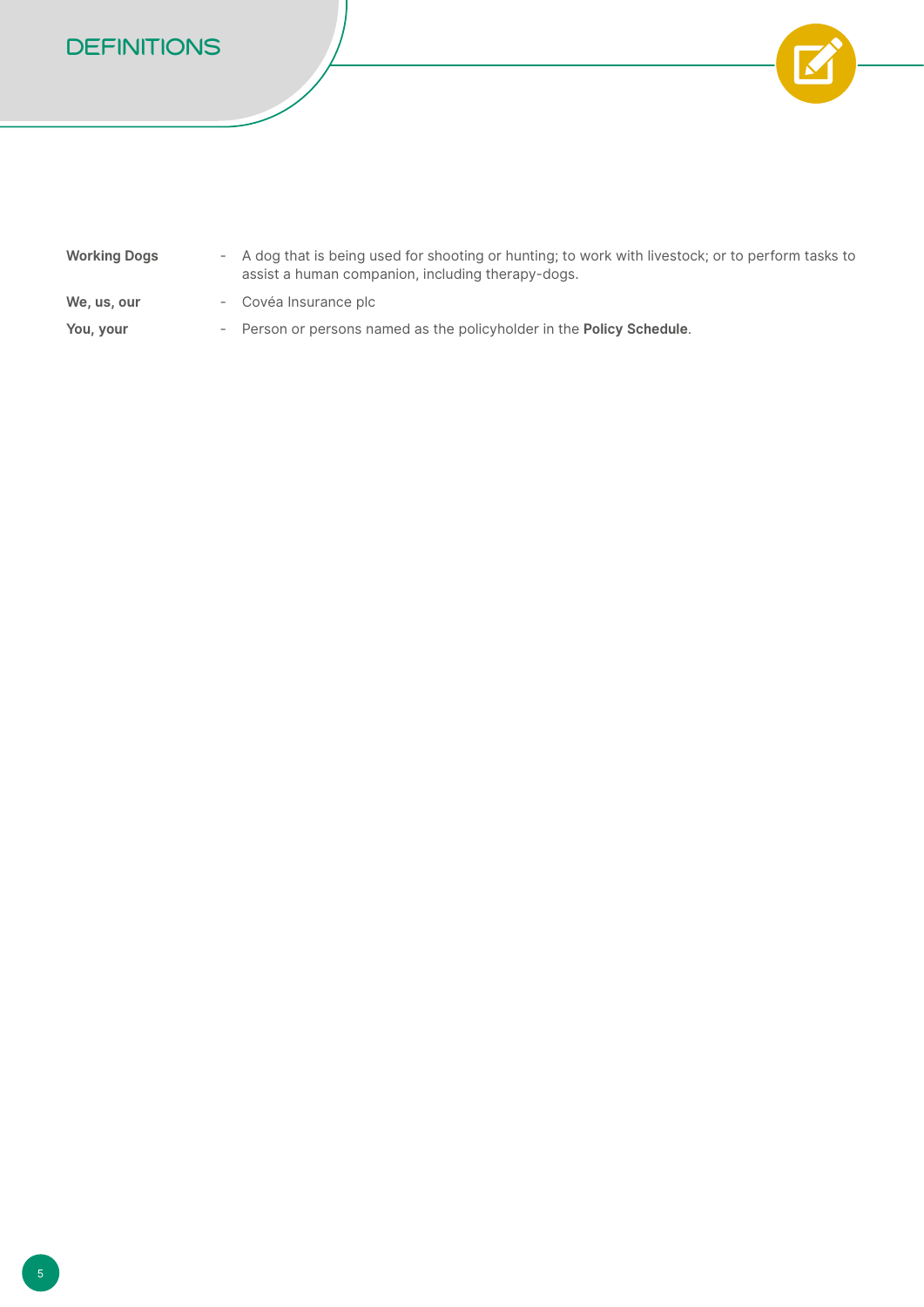## Important Information

This is an annual policy and the policy must be renewed for the cover to continue. Each policy year **you** can claim for the cost of **treatments** that are covered by this policy until the veterinary fee limit is reached. If **we** offer and **you** accept **our**  renewal invitation, **your** veterinary fee limit will be reinstated, and covered **treatment** payments can continue to be paid for a further **period of insurance**.

You need to be aware that the policy wording is subject to certain exclusions and conditions. It is therefore essential that **you** read and fully understand what is covered. In particular please refer to the following sections to help **you**  understand the cover provided:

- What is covered
- What is not covered
- General exclusions applicable to **your** cover
- General conditions applicable to **your** cover

It is important that **you** read this document, along with **your Policy Schedule** and Disclosure Document to make sure the product is suitable for **your** needs. These documents form the contract between **you** and **us**. If any information is incorrect, please tell the **policy administrators** straightaway as this could affect **your** insurance cover.

### Your Excess

The following excesses apply to every claim:

Section 1 Veterinary fees - For each **illness** or **injury** arising during each **period of insurance**:

| Age and date of treatment | <b>Excess</b>                                              |  |
|---------------------------|------------------------------------------------------------|--|
| Under 8 years             | The first £100                                             |  |
| 8 years or over           | The first £100 plus 20% of the remaining cost of treatment |  |

Section 5 – Holiday cancellation – the first £75 of any claim.

Section 6 – Accidental damage to third party property – the first £75 of any claim.

Section 8 – Accidental damage to **pet** accessories – the first £50 of any claim.

Section 11 – Emergency expenses – the first £50 of any claim.

Section 12 – Third party liability – the first £250 of any property damage claim.

### Your Vet

Before **your pet** is treated please check that **your vet** is willing to complete the claim form and supply **us** with the supporting invoices and veterinary history.

To make the claims process as simple as possible, please ensure that the claim form and invoices are returned to **us**  promptly, signed by both **you** and **your vet**.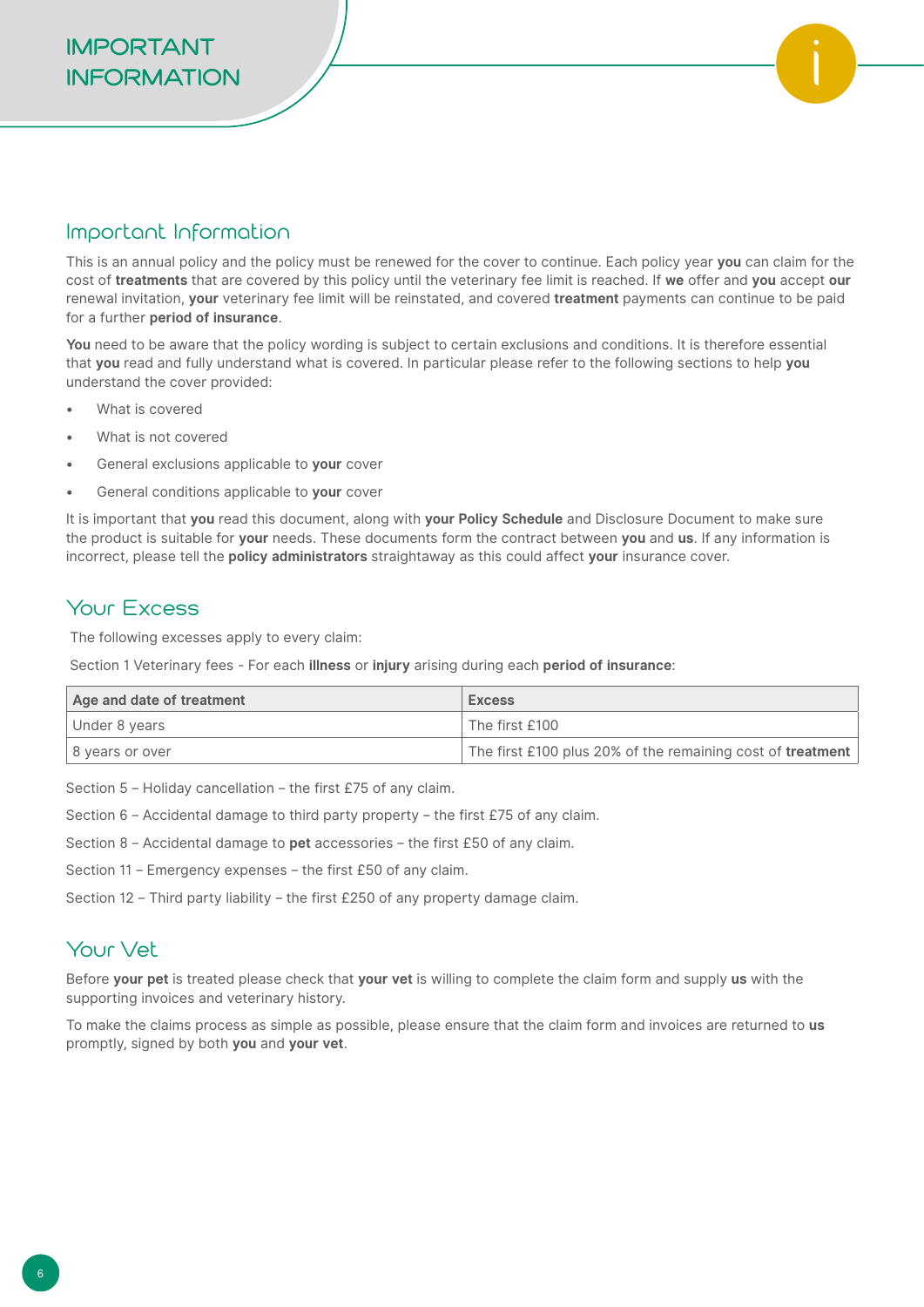# Policy Cover Levels

This details the cover included within **your** policy. The **maximum benefit** amount that **you** have chosen for **your** veterinary fees is shown on **your Policy Schedule**; these limits apply to each **pet** that **you** insure.

| <b>Standard cover</b>                                                       | <b>Maximum benefit</b>                                                  |
|-----------------------------------------------------------------------------|-------------------------------------------------------------------------|
| Section 1 - Veterinary fees                                                 | The amount shown in your Policy Schedule                                |
| Including:                                                                  |                                                                         |
| <b>Complementary treatments</b>                                             | 25% of the Veterinary fees limit                                        |
| Behavioural problems                                                        | £200                                                                    |
| Clinical diets                                                              | £200                                                                    |
| Section 2 - Emergency boarding kennel and cattery fees<br>and daily minding | £1,500 (per period of insurance)                                        |
| Section 3 - Advertising and reward costs                                    | £1,500 (per <b>period of insurance</b> ) including £250 for a<br>reward |
| Section 4 - Theft or straying                                               | £1,500                                                                  |
| Section 5 - Holiday cancellation                                            | £5,000 (per period of insurance)                                        |
| Section 6 - Accidental damage to third party property                       | £500 (per period of insurance)                                          |
| Section 7 - Transport between vets                                          | £200 (per period of insurance)                                          |
| Section 8 - Accidental damage to pet accessories                            | £500 (per period of insurance)                                          |
| Section 9 - Death due to accident or <b>illness</b>                         | £1,500                                                                  |
| Section 10 - Farewell cover                                                 | £200                                                                    |

# Optional Cover Sections

| Section 11 - Overseas travel | Maximum benefit                  |
|------------------------------|----------------------------------|
| Quarantine costs             | £2000 (per period of insurance)  |
| Emergency expenses           | E1,500 (per period of insurance) |

| <b>Section 12 - Third Party Liability</b> | <b>Maximum benefit</b>         |
|-------------------------------------------|--------------------------------|
| Third Party Liability (dogs only)         | $\vert$ £2,000,000 (per event) |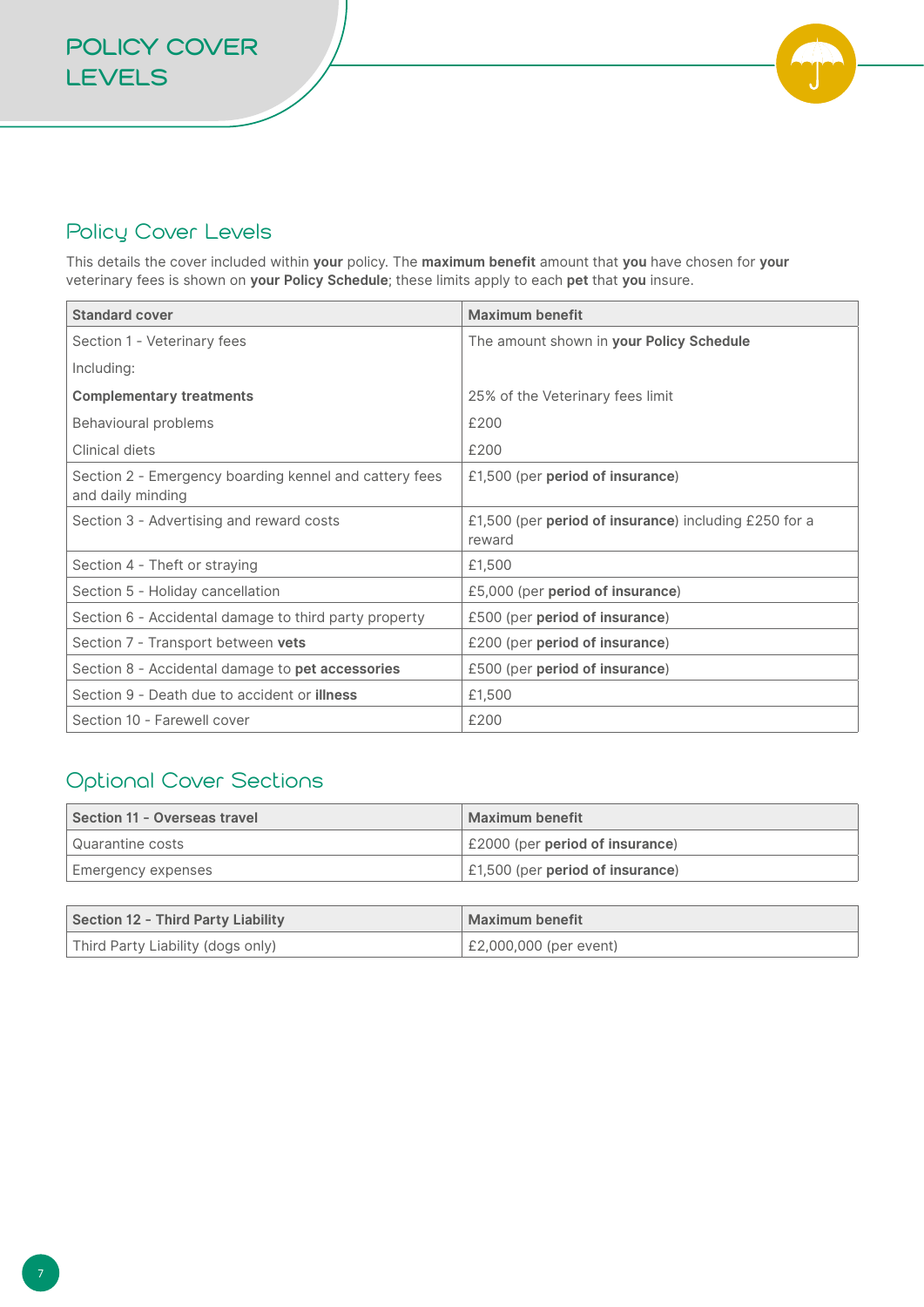

This details the covers automatically included within **your** policy.

# Section 1 - Veterinary fees

#### **What is covered**

The cost of **treatment** of **your pet** by a **vet** or **complementary treatment** carried out under their direction by a member of a professional organisation.

The cost of **treatment** for behavioural problems carried out by a **behaviourist** acting under the direction of a **vet**.

- 1. The excess.
- 2. Any amounts exceeding the **maximum benefit** for all **injuries** and **illness** in the **period of insurance**.
- 3. Any costs resulting from a **pre-existing medical condition** or an **illness** first occurring or showing **clinical signs** prior to cover or within the first 14 days of the start of cover for **your pet**.
- 4. Costs resulting from **treatment your vet** recommends to prevent an **illness** or **injury**.
- 5. Costs resulting from dentistry that is not related to an **illness** or **injury**.
- 6. Costs resulting from killing or controlling fleas, general health enhancers and unconventional or unlicensed **treatment**.
- 7. Any costs relating to any **pet** that is used for breeding, racing, guarding, personal protection or search and rescue.
- 8. Costs of a **clinical diet** prescribed for weight reduction.
- 9. Costs of and resulting from vaccinations, spaying, castration, including castration for retained testicle(s), and pregnancy or giving birth.
- 10. **Complementary treatments** that are not carried out under the direction of a **vet**.
- 11. Cost of house calls unless the **vet** confirms that moving **your pet** would damage its health.
- 12. The costs of hospitalisation and any associated **treatment** unless a **vet** confirms **your pet** must be hospitalised for essential **treatment**, regardless of **your** personal circumstances.
- 13. The cost of the emergency transportation of **your pet** to the **vet's** surgery, unless the **vet** confirms that this is necessary.
- 14. Additional costs of treating **your pet** outside of the normal surgery hours unless the **vet** considers an emergency consultation is necessary.
- 15. Costs that result from an **illness** or **injury** specifically excluded on the **Policy Schedule**.
- 16. The cost of a post-mortem examination.
- 17. Any costs charged by **your vet** to complete a claim form, for postage and packaging, or other administration activities.
- 18. The cost of purchasing or hiring equipment, including harnesses, cages, carts and sharps containers.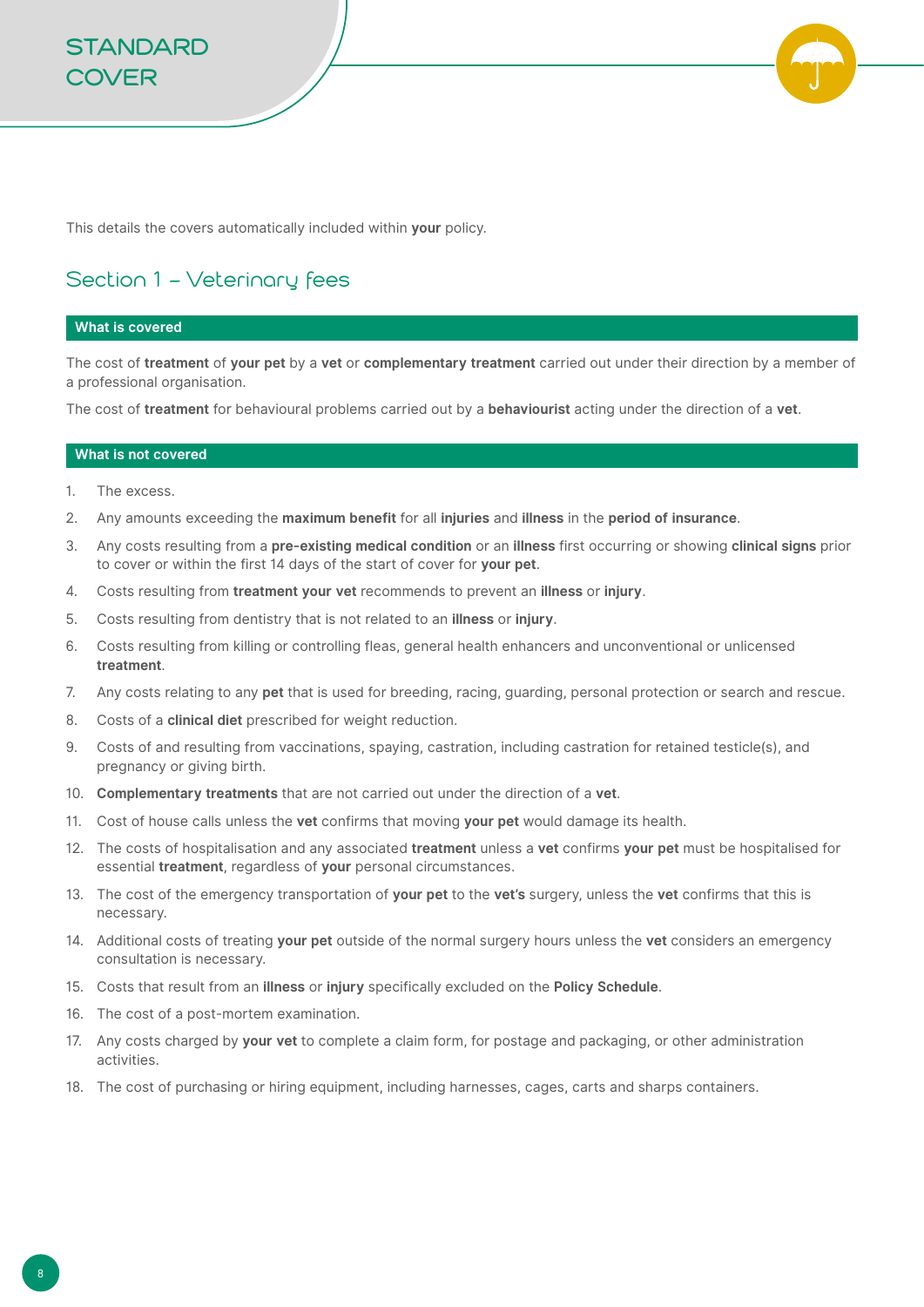

### Section 2 - Emergency boarding kennel and cattery fees and daily minding

#### **What is covered**

The cost of boarding **your pet** at a licensed premise, or for the reasonable costs of employing someone to look after **your pet**, if **you**, or anyone normally living with **you**, need to go into hospital for emergency medical treatment during the **period of insurance.**

#### **What is not covered**

- 1. Any amount exceeding £1,500 during the **period of insurance**.
- 2. Any hospitalisation that is either known or foreseeable before cover for **your pet** started.
- 3. Any payment if an immediate family member or someone who permanently resides with **you** is able to look after **your pet**.
- 4. Any amount if **you** are in hospital for less than 4 consecutive days during each hospital stay.

### Section 3 - Advertising and reward costs

#### **What is covered**

This policy will cover local advertising if **your pet** goes missing during the **period of insurance**, including a reward to recover **your pet**.

#### **What is not covered**

- 1. Any amount exceeding £1,500 including a maximum of £250 for a reward during the **period of insurance**.
- 2. Rewards paid to a family member or person living with **you**.
- 3. Any payment when **your pet** has been missing for less than 24 hours.
- 4. Any amount if **you** use a professional company or organisation to help locate **your pet**.

## Section 4 - Theft or straying

#### **What is covered**

If **your pet** goes missing during the **period of insurance**, and is not found within 90 days, **we** will reimburse **you** the **purchase price** of **your pet.** If **you** did not pay for **your pet** or cannot provide evidence of the **purchase price, we** will pay the **market value** instead.

- 1. Any amount exceeding £1,500.
- 2. Any amount until 90 days after the date of the loss.
- 3. Any amount if a claim has not been submitted within 180 days of **your pet** going missing.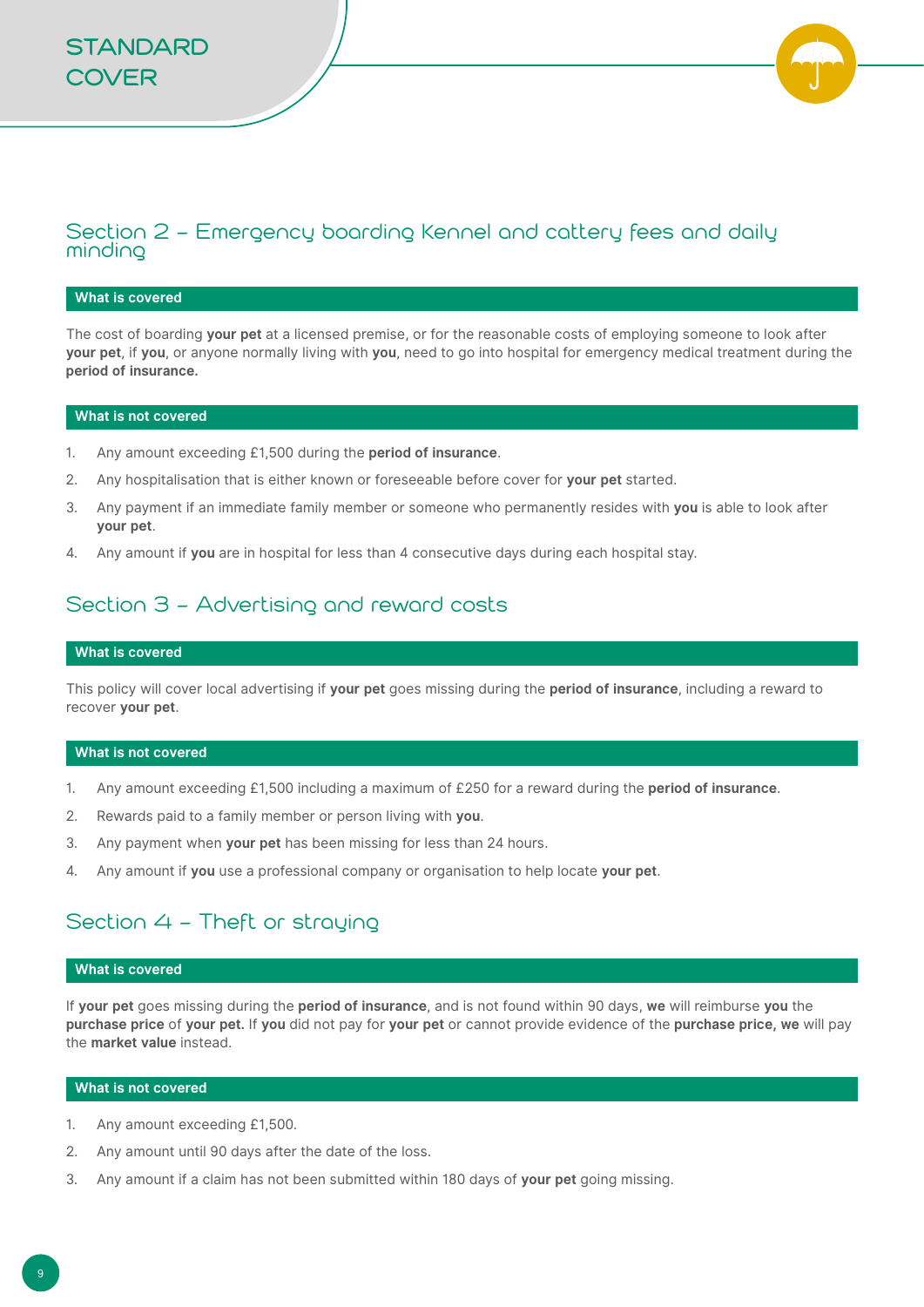

# Section 5 - Holiday cancellation

#### **What is covered**

Any travel and accommodation expenses that **you** cannot recover if **you** need to cancel or cut short **your** holiday during the **period of insurance** because **your pet** has:

Gone missing while **you** are away;

or

Is **injured** or shows the first **clinical signs** of any **illness** while **you** are away or up to 7 days before **you** leave and needs immediate lifesaving surgery.

#### **What is not covered**

- 1. The excess.
- 2. Any amount exceeding £5,000 during the **period of insurance**.
- 3. Any costs relating to any holiday booked after **you** became aware of **your pet** experiencing any **clinical signs** of **illness** or **injury**.
- 4. Any costs relating to a **condition** or **illness** that is excluded elsewhere within the policy documentation.

# Section 6 - Accidental damage to third party property

#### **What is covered**

Any damage to the personal property of a third party that **you** are visiting, caused by **your pet** at the time of **your** visit.

- 1. The excess.
- 2. Any amount exceeding £500 during the **period of insurance**.
- 3. Damage to personal property owned by **your** family.
- 4. Damage to any personal property belonging to any person entrusted with the care, control and custody of **your pet.**
- 5. Any damage occurring when **your pet** is left in a home where no person aged 18 or over is present.
- 6. Damage to any motor vehicle or its contents.
- 7. Damage caused by **your pet** fouling, vomiting or urinating on/in any items.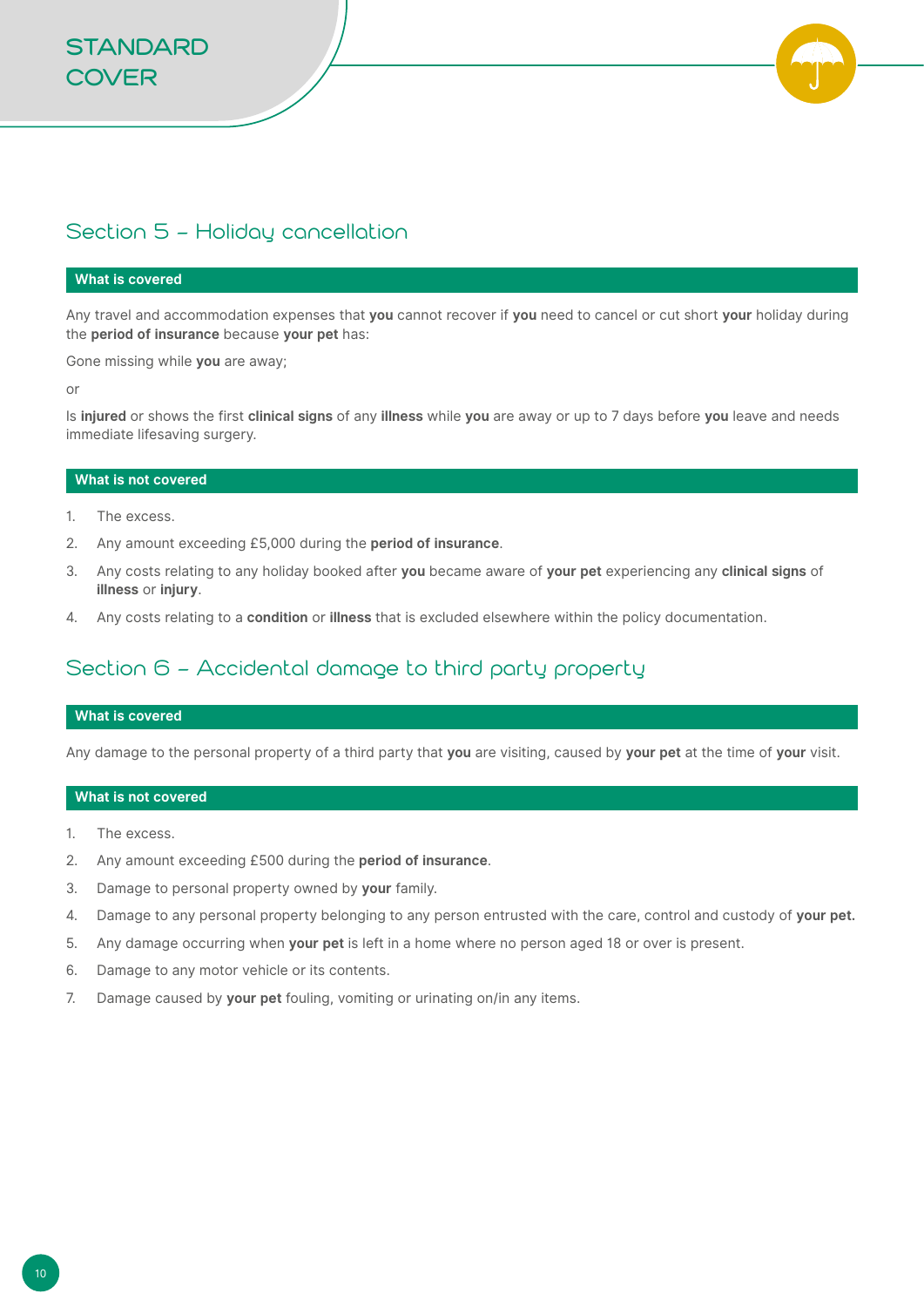

# Section 7 - Transportation between vets

#### **What is covered**

The cost of travel from **your** home and any essential overnight expenses that **you** or anyone normally living with **you** may incur, if **your** usual **vet** recommends that **your pet** be seen by another **vet** or a specialist referral centre.

#### **What is not covered**

- 1. Any amount exceeding £200 during the **period of insurance**.
- 2. Any amount unless the **treatment** is covered by the veterinary fees section of **your** policy.
- 3. Costs involved in travel to another practice to which **your** usual **vet** belongs.

### Section 8 - Accidental damage to pet accessories

#### **What is covered**

The cost of repair or replacement following theft of or accidental damage to **your pet accessories**.

#### **What is not covered**

- 1. The excess.
- 2. Any amount exceeding £500 during the **period of insurance**.
- 3. Any claim for an item that **you** have not owned from new.
- 4. Any theft claim for an item unless it was stored out of sight or in a locked location.
- 5. Any electronic data being lost, destroyed, distorted, altered, or otherwise corrupted.

### Section 9 - Death due to accident or illness

#### **What is covered**

If **your pet** passes away or needs to be put to sleep by a **vet** following an accident or **illness** during the **period of insurance**, **we** will reimburse **you** the **purchase price** of **your pet**. If **you** did not pay for **your pet** or cannot provide evidence of the **purchase price, we** will pay the **market value** instead.

- 1. Any amount exceeding £1,500.
- 2. Any amount after 180 days from the date of the loss.
- 3. Death as a result of an **illness** that happens within the first 14 days of the first **period of insurance** of **your** policy.
- 4. Death as a result of an **illness** if the **pet** is aged 5 years or above at the date of death.
- 5. Any claim resulting from an **illness** that **your pet** should have been vaccinated against.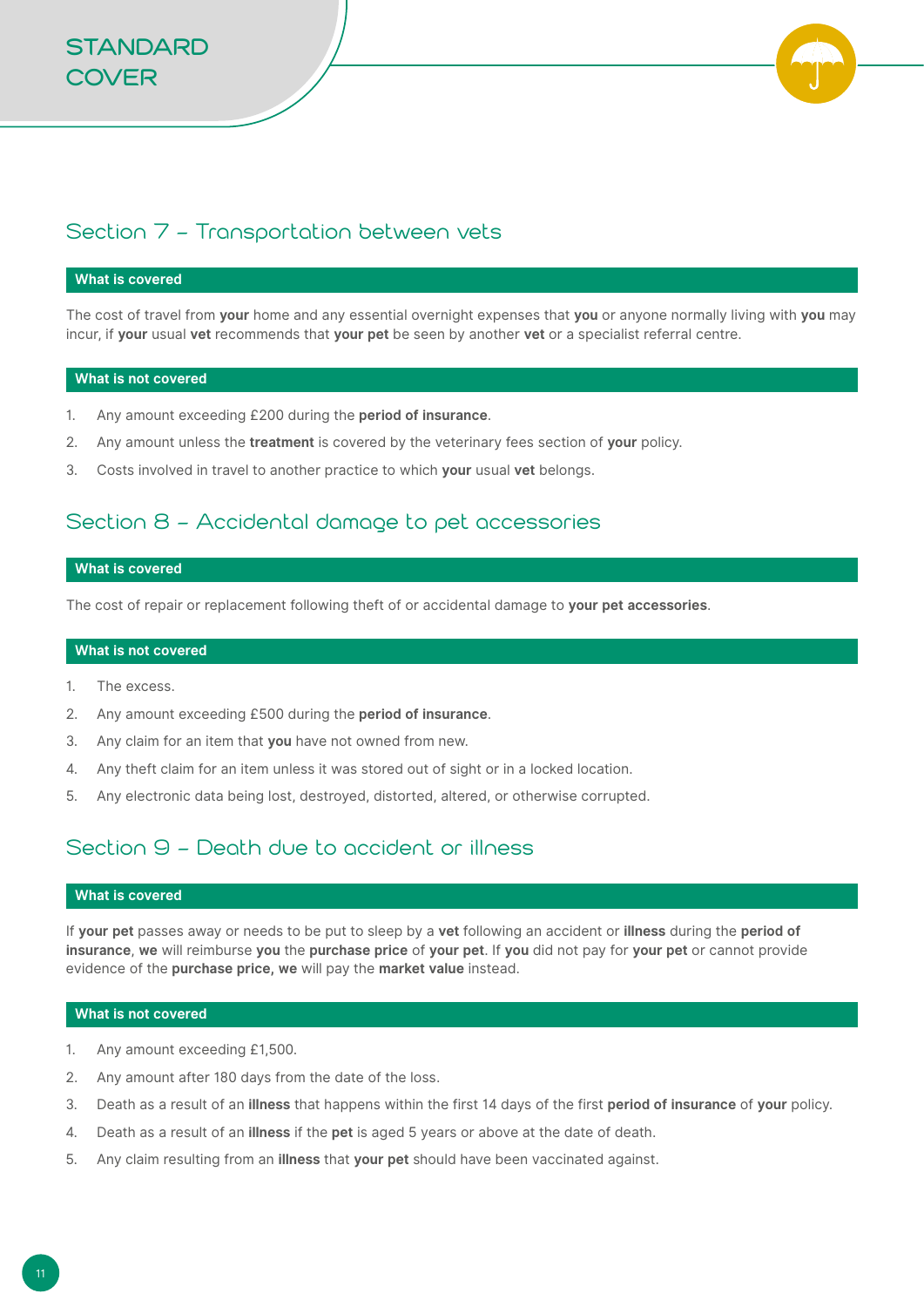

# Section 10 - Farewell cover

#### **What is covered**

The fee charged by **your vet** and the cost of cremation or burial, if **your pet** dies or must be put to sleep by a **vet**  following an **injury** or **illness** during the **period of insurance**.

- 1. Any amount exceeding £200.
- 2. Any amount after 180 days from the date of the loss.
- 3. Death as a result of an **illness** that results from a **pre-existing medical condition,** or that happens within the first 14 days of the first **period of insurance** of **your policy**.
- 4. Any claim resulting from an **illness** that **your pet** should have been vaccinated against.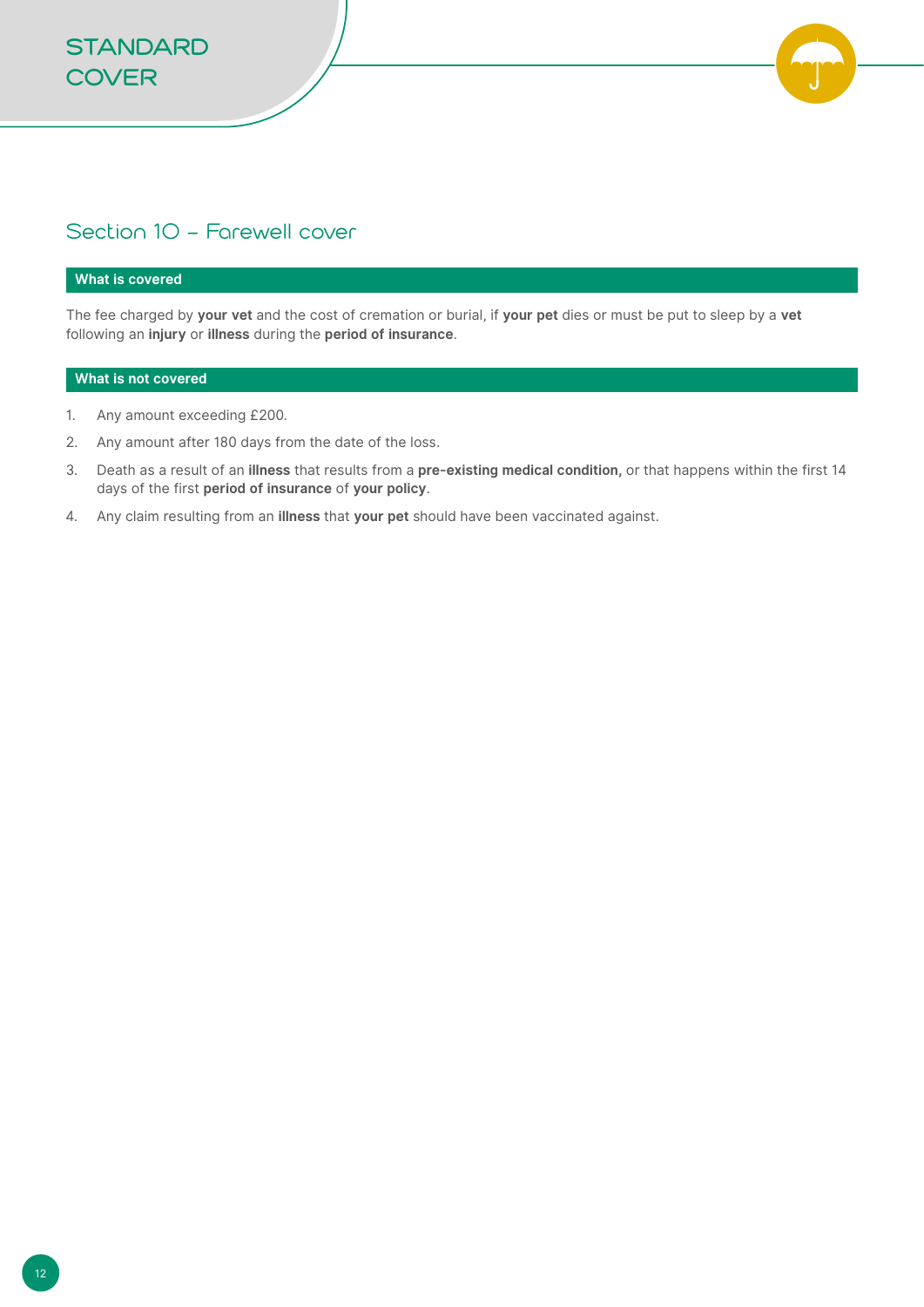



The following covers only apply if the section is shown as "Included" on **your Policy Schedule**.

## Section 11 - Overseas travel

As a resident of the **United Kingdom**, **you** are able under the **United Kingdom** Government **Pet Travel Scheme**, known as **PETS** to take **your pet** temporarily to certain countries and return home without putting **your pet** into quarantine. The scheme is administered by DEFRA (the Department for Environment, Food and Rural Affairs) and **you** need to comply with the criteria set out by them.

#### **Cover overseas**

The cover provided under this Policy Wording is extended to include any **journey** made by **you** with **your pet** within Europe (including Channel Islands, Isle of Man and the Republic of Ireland).

### Quarantine cover

#### **What is covered**

If **your pet's** microchip fails, **we** will cover the kenneling and costs incurred in getting a new Pet Passport for **your pet**.

If **your pet** has to go into quarantine due to **illness**, where **you** have complied with all the required regulations of the **Pet Travel Scheme**, **we** will cover the kenneling.

#### **What is not covered**

- 1. Any amount exceeding £2,000 during the **period of insurance**.
- 2. Any costs incurred if the microchip was not checked and found to be functioning properly within 14 days of **your** departure on a **journey**.
- 3. Any costs arising in respect of any **condition** of which **you** were aware before the start of the **journey**.
- 4. Any costs resulting from a **pre-existing medical condition**.

### Emergency expenses

#### **What is covered**

- 1. Reasonable additional accommodation and transport expenses for up to 5 days or repatriation of **you** and **your pet**  should:
	- - **Your pet** need emergency veterinary **treatment** and as a result of this **you** miss **your** scheduled departure to the **United Kingdom**.
	- - **Your pet** goes missing during a **journey**.
	- **Your** departure to the **United Kingdom** be missed as a direct result of the loss of **your pet's** Pet Passport.
	- - **You** be unable to get the re-scheduled departure for the **United Kingdom** as a direct result of having to get worming treatment for **your** dog repeated due to **your** original departure for the **United Kingdom** being delayed by the **carrier**.
- 2. The cost of a replacement Pet Passport should the original become lost during a **journey**.
- 3. The cost of repeat worming treatment for **your** dog required to comply with the **Pet Travel Scheme** as a direct result of **your** departure to the **United Kingdom** being delayed by **your carrier**.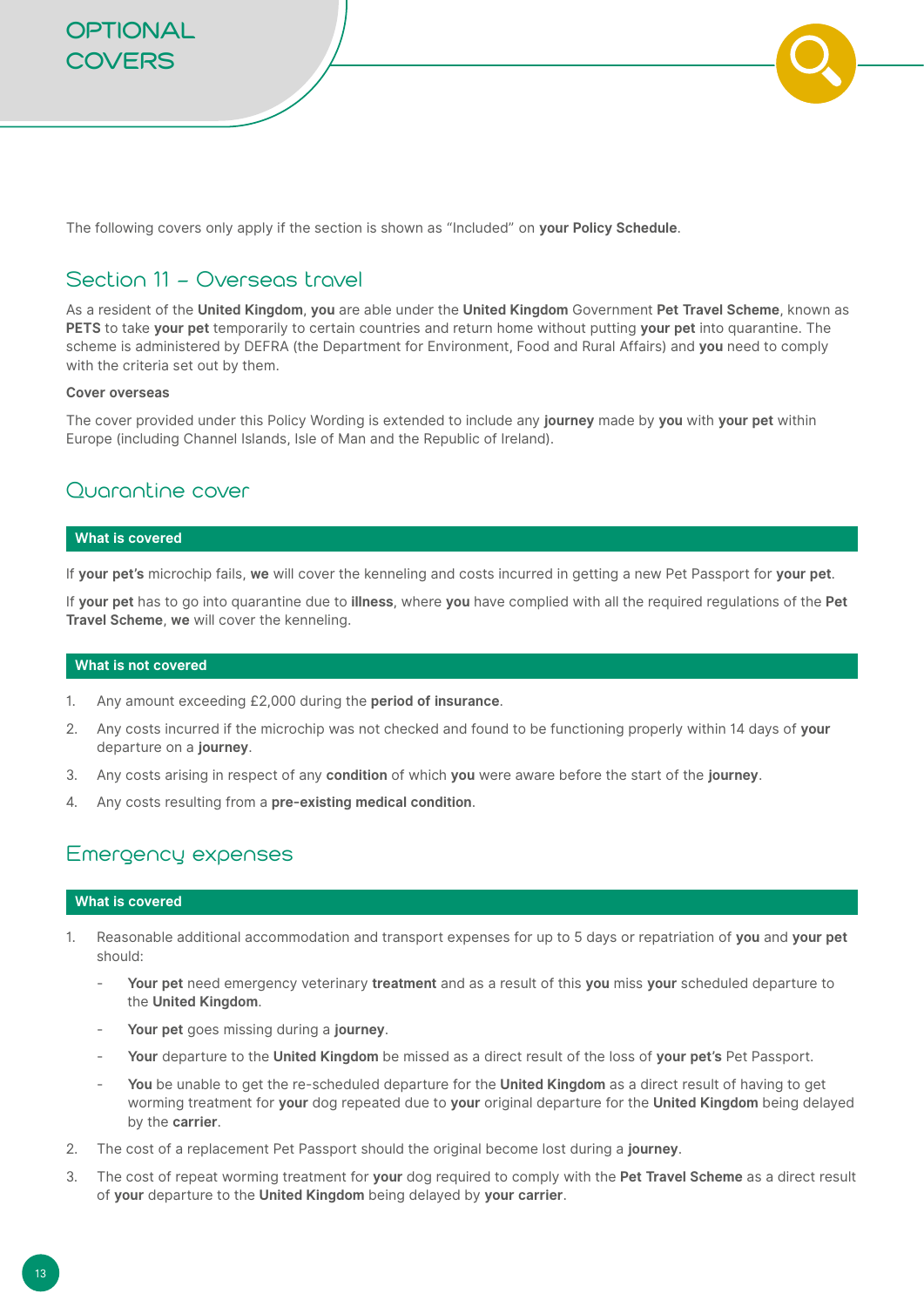#### **What is not covered**

- 1. The excess.
- 2. Any amount exceeding £1,500 during the **period of insurance**.
- 3. Any costs resulting from a **pre-existing medical condition**.
- 4. Any costs arising in respect of any **condition** of which **you** were aware before the start of **your journey**.
- 5. Any damage, loss or theft of the Pet Passport that occurs prior to the start of the **journey**.
- 6. Any claim unless **you** report the loss, theft or damage of the Pet Passport to the **vet** who issued it within 24 hours of **your** discovery of the loss.
- 7. Any costs incurred in obtaining the initial worming treatment.
- 8. Any costs incurred if the initial worming treatment was not performed in the timescale required by the **Pet Travel Scheme**.
- 9. Any costs incurred if the worming treatment was not necessary in order to comply with the **Pet Travel Scheme**.

#### Section 12 - Third Party Liability

This section is extended to include any person looking after **your** dog with **your** permission.

For the purposes of this section **closely related** shall mean, husband, wife, father, mother, grandfather, grandmother, stepfather, stepmother, son, daughter, grandson, granddaughter, stepson, stepdaughter, brother, sister, half-brother or half-sister.

#### **What is covered**

If a third party is injured or their property is damaged as a result of an incident involving **your** dog during the **period of insurance we** will pay:

Compensation and costs awarded against **you** by a court in the **United Kingdom** under **United Kingdom** jurisdiction.

With **our** written agreement additional legal costs and expenses incurred in defending the claim made against **you**.

#### **What is not covered**

**We** will not pay the excess or any legal liability:

- 1. If **you** are insured under any other policy, unless that cover has been exhausted.
- 2. Any amount that exceeds £2,000,000 in any one event.
- 3. Which **you** have assumed under contract and which would not otherwise have attached.
- 4. Due to a deliberate act by **you**, a member of **your** family or anyone permanently living with **you**.
- 5. In respect of property that is damaged and either belongs to **you** or any person who is **closely related** to **you** or lives with **you** or whom **you** employ.
- 6. If the person injured or falls ill is **closely related** to **you** or lives with **you** or is employed by **you.**
- 7. Involved in defending **you** against a claim that **we** have not agreed to beforehand in writing.
- 8. For which **you** are deemed responsible under the laws of Canada or the United States of America.
- 9. That result from an incident if **you** have not followed instructions or advice given to **you** by previous owners, the re-homing organisation or a qualified **behaviourist** about the behaviour of **your pet**.
- 10. Recoverable under Section 6 of this policy.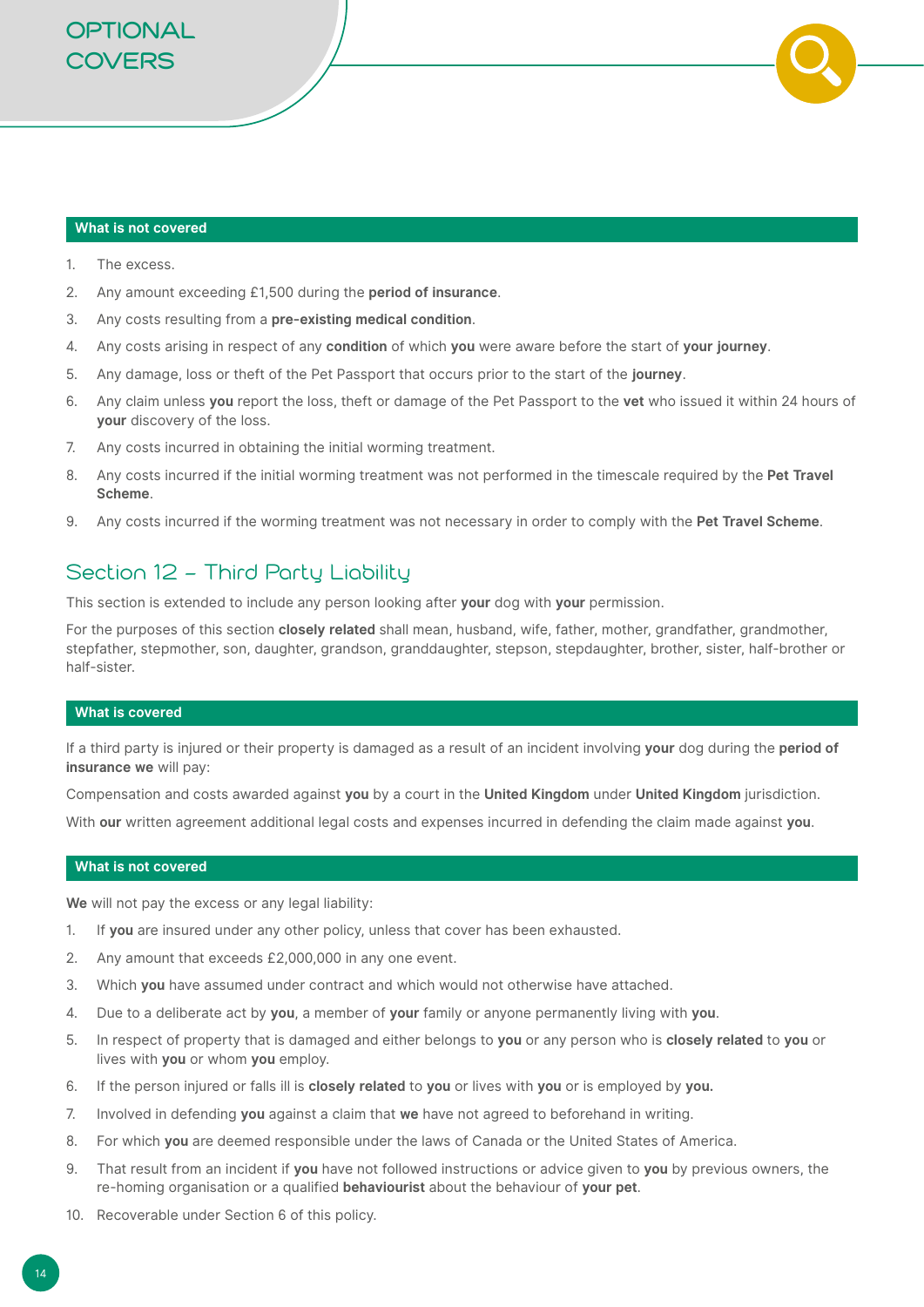# **GENERAL EXCLUSIONS APPLICABLE TO YOUR COVER**



# Age of your pet

**We** will not pay claims for any **pet** being under 8 weeks of age.

## Excluded breeds

**We** will not pay claims for any (whether pedigree, cross breed or mixed breed) Dogo Argentino, Fila Brazillero, Japanese Tosa, Pit Bull, Shar-pei, Wolf or Wolf Hybrid dog and any animal registered under the Dangerous Dogs Act 1991 and The Dangerous Dogs (Northern Ireland) Order 1991 or any subsequent amendments.

### Excluded risks

**We** will not pay claims under any section excluded on the **Policy Schedule**.

## Notifiable diseases

**We** will not pay claims due to:

- **•** Rabies.
- **•** Avian Influenza or any derivation or variant thereof.

### Radioactive contamination

**We** will not pay claims for any loss due to ionising radiation or contamination by radioactivity from any irradiated nuclear fuel or from any nuclear waste, from combustion of nuclear fuel, the radioactive, toxic, explosive or other hazardous properties of any nuclear assembly or explosive nuclear component of such assembly.

# Territorial limits

**We** will not pay claims for any incident occurring outside the **United Kingdom** unless the Overseas travel section is shown as "Included" on **your Policy Schedule**.

### **Terrorism**

**We** will not pay claims for any loss or damage or cost or expenses of whatsoever nature directly or indirectly caused or occasioned by or happening through or in consequence of terrorism or any action taken in controlling, preventing or suppressing any acts of terrorism in any way thereto. For the purpose of this exclusion 'terrorism' means the use of biological, chemical and/or nuclear force or contamination and/or threat thereof by any person or group of persons whether acting alone or on behalf of or in connection with any organisation(s) or government(s) committed for political, religious, ideological or similar purposes including the intention to influence any government and/or to put the public or any section of the public in fear. However, losses caused by or resulting from riot, attending a strike, civil commotion and malicious damage are not excluded hereunder.

# The use of your pet

**We** will not pay claims for any **pet** being used for breeding purposes and dogs used for guarding, racing, personal protection or search and rescue purposes.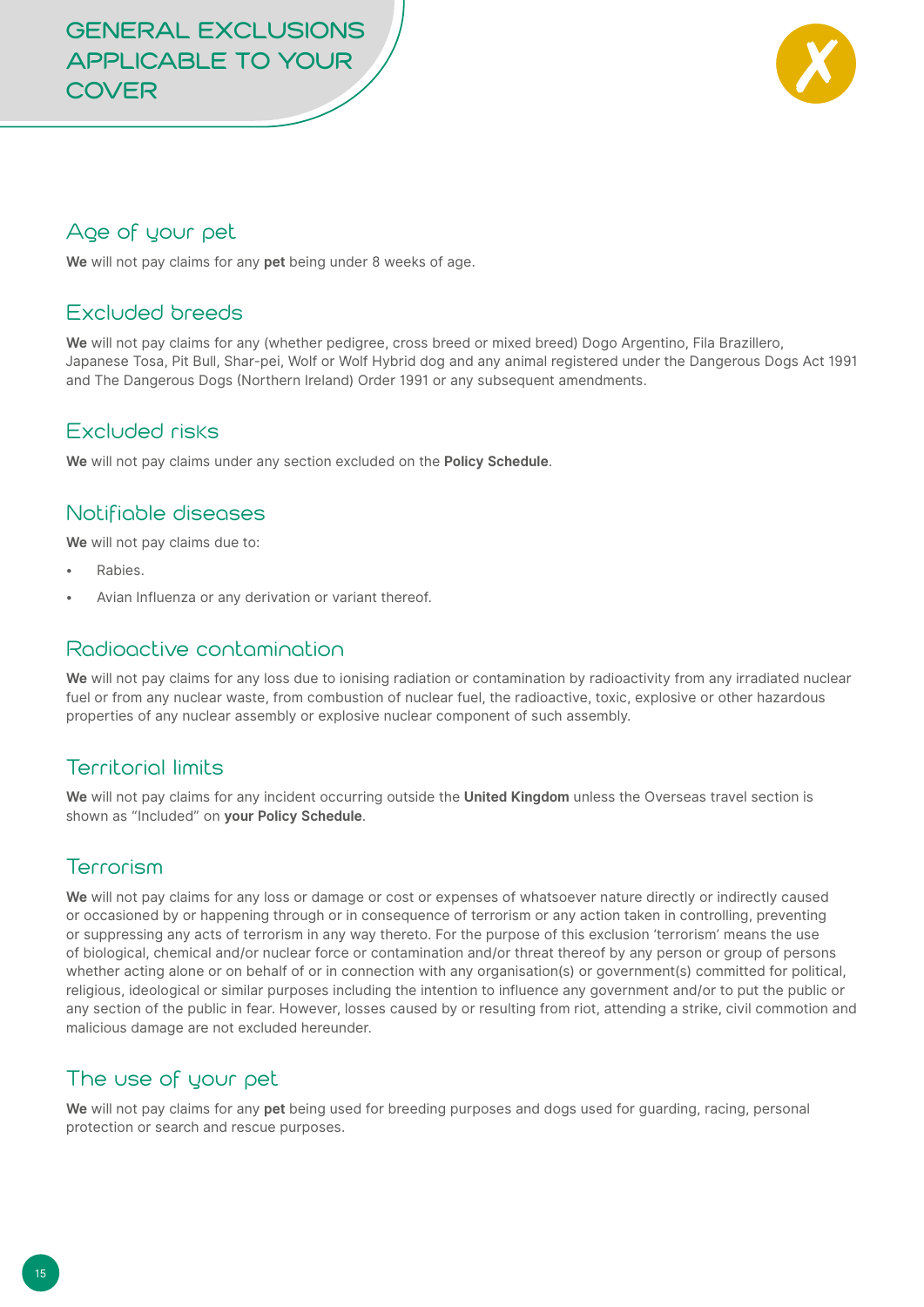

### War risks

**We** will not pay claims arising from war, invasion, acts of foreign enemies, hostilities or warlike operations (whether war be declared or not), civil war, rebellion, riot, revolution, insurrection, civil commotion assuming the proportions of or amounting to an uprising, military or usurped power.

# Travel abroad

**We** will not pay for claims arising from:

- **•** Non-compliance with any part of the **Pet Travel Scheme** requirements, whether imposed by the Government, a **carrier** or other countries involved in the **Pet Travel Scheme**.
- **•** Any delay, confiscation, detention, requisition, damage, destruction or any prohibitive regulations by customs or any Government Officials or Authorities of any country unless specifically covered by this policy.
- **•** Travel outside Europe.
- **•** Costs imposed by the **carrier** to carry out checks whether required by them or by any Government or governing body.
- **•** Costs incurred in order to comply with the **Pet Travel Scheme** unless specifically mentioned.
- **•** Repatriation of **your pet** following their death.
- **•** Loss due to currency exchanges of any and every description.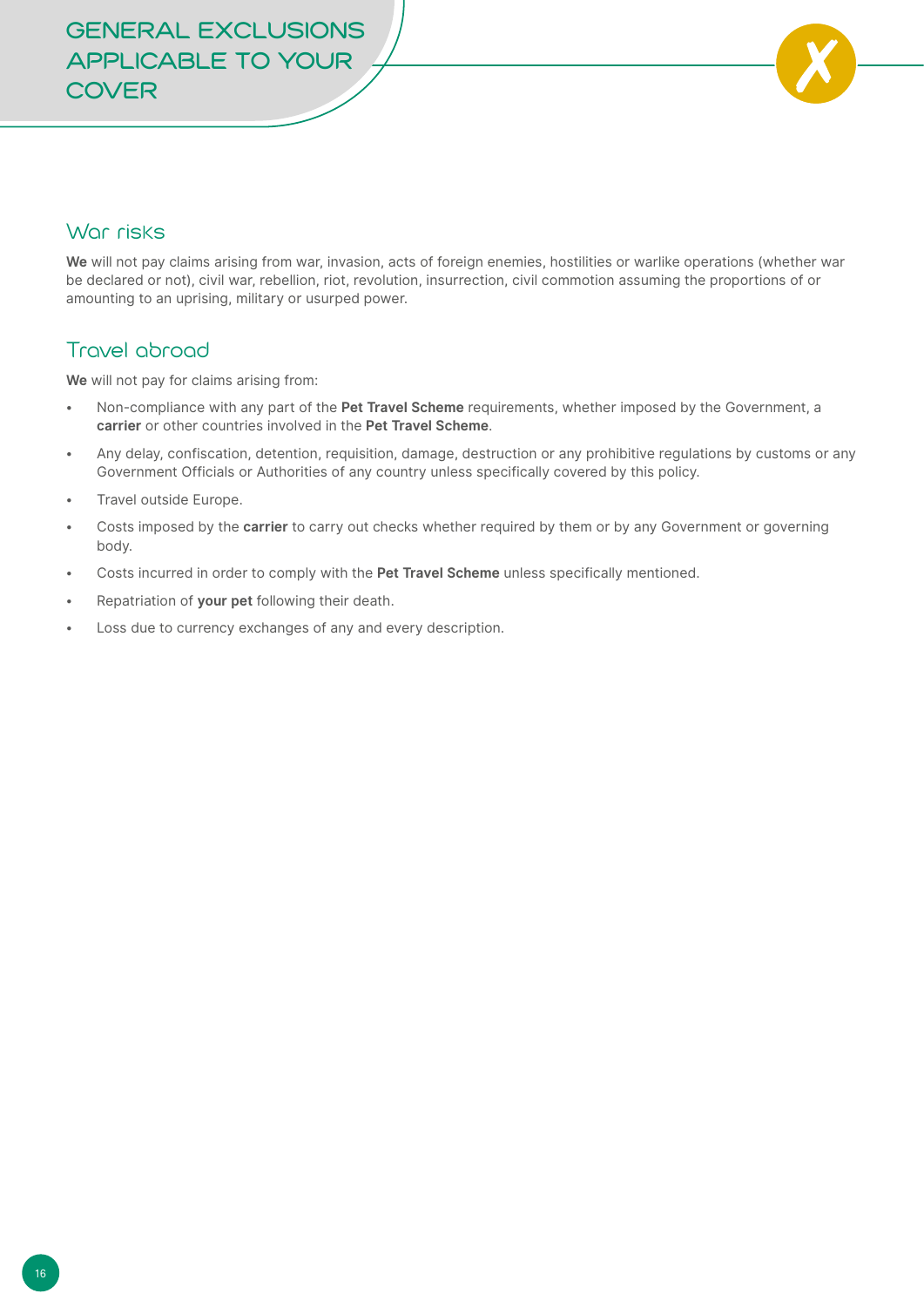

# Amendments

**You** must tell the **policy administrators** as soon as **you** are aware of any information about **you** or **your pet** which has changed.

# Your Cancellation Rights

If **you** decide that for any reason, this policy does not meet **your** insurance needs then please tell the **policy administrators** within 14 days of either;

- **•** The date **you** receive **your** insurance documentation; or
- **•** The start date of the **period of insurance**

whichever is the later. On the condition that no claims have been made or are pending, **we** will then refund **your** premium in full.

Thereafter, **you** may terminate this insurance at any time by sending written notice. If **you** cancel the policy prior to the renewal date and have paid an annual premium, **you** will receive a pro rata return of premium provided that no claim has been made during the current **period of insurance**. If **you** are paying by monthly instalments no refund of premium is given.

If a claim has been submitted or there has been any incident likely to give rise to a claim during the current **period of insurance** a premium refund may not be given or if **you** are paying **your** premium by monthly instalments **you** may be required to continue with these until the premium is paid in full.

In the event of the policy being cancelled following the death or loss of the **pet** insured, the outstanding balance of the yearly premium due will be deducted from any claim settlement made.

# Our right to cancel

**We** shall not be bound to accept renewal of any insurance and may at any time cancel any insurance document by giving 14 days notice where there is a valid reason for doing so. A cancellation letter will be sent to **you** at **your** last known address. Valid reasons may include, but are not limited to:

- **•** Fraud.
- **•** Non-payment of premium.
- **•** Threatening and abusive behaviour.
- **•** Non-compliance with policy terms and conditions.

Provided the premium has been paid in full **you** shall be entitled to a proportionate rebate of premium in respect of the unexpired period showing on the **Policy Schedule**.

### Consumer Insurance

**You** are required by the provisions of the Consumer Insurance (Disclosure and Representations) Act to take care to supply accurate and complete answers to all the questions in **your** application and to make sure that all information supplied is true and correct. **You** must tell the **policy administrators** of any changes to the answers **you** have given as soon as possible. Failure to advise of a change to **your** answers may mean that **your** policy is invalid and that it does not operate in the event of a claim.

# Contracts (Rights of Third Party) Act 1999

A person who is not party to this contract has no right under the Contracts (Rights of Third Parties) Act 1999 to enforce any term of this contract but does not affect any right or remedy of a third party which exists or is available apart from that Act.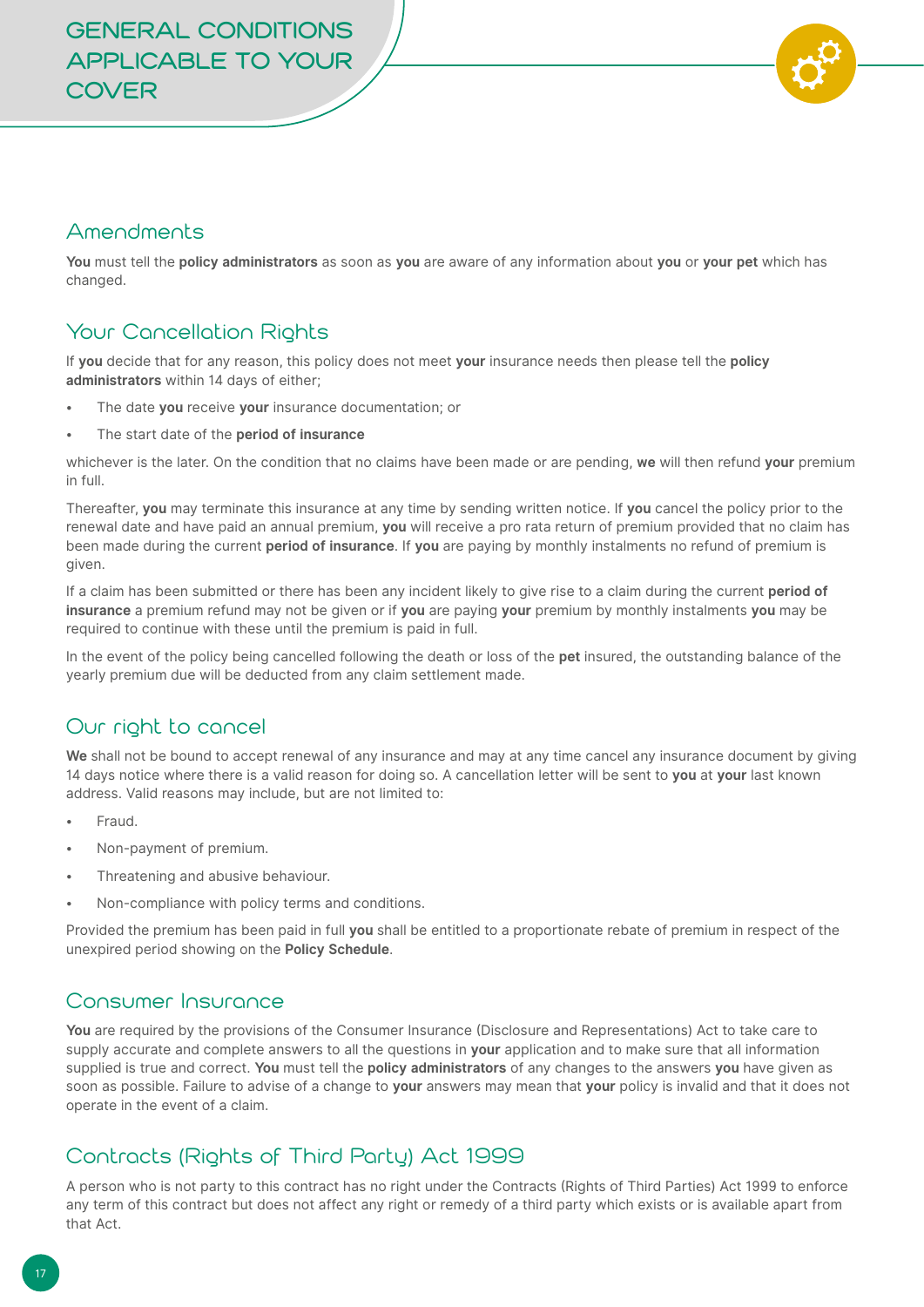

### Data privacy

**We** will not use **your** information or pass it on to any other person for the purposes of marketing further products or services to **you** unless **you** have consented to this.

### Fraud prevention and detection

In order to prevent or detect fraud and money laundering **we** may check **your** details with various fraud prevention agencies, who may record a search. Searches may also be made against other insurers' databases. If fraud is suspected, information will be shared with those insurers. Other users of the fraud prevention agencies may use this information in their own decision making processes.

**We** may also conduct credit reference checks in certain circumstances. **You** can find further details in **our** full Privacy Policy explaining how the information held by fraud prevention agencies may be used or in which circumstances **we**  conduct credit reference checks and how these checks might affect **your** credit rating.

### Automated decisions

**We** may use automated tools with decision making to assess **your** application for insurance and for claims handling processes. If **you** object to an automated decision, **we** may not be able to offer **you** an insurance quotation.

### How to contact us

Please contact **us** if **you** have any questions about **our** Privacy Policy or the information, **we** hold about **you**:

The Data Protection Officer, Covéa Insurance plc, 50 Kings Hill Avenue, Kings Hill, West Malling, Kent ME19 4JX

or Email: dataprotection@covéainsurance.co.uk.

### Dealings with your vet

If a **vet** who is about to treat, or has treated **your pet**, requests information about **your** policy that relates to a claim or potential claim, **we** will tell the **vet** details of **your** cover, basis of **our** claims settlements and whether all premiums are paid to date.

**You** agree that any **vet** that has treated **your pet** has **your** permission to release any information that **we** might request concerning **your** insurance. Any charge for the release of this information will be **your** responsibility.

### False or fraudulent claims

If any claim made under this policy by **you** or anyone acting on behalf of **you** is fraudulent or intentionally exaggerated or if any false declaration or statement shall be made in support thereof, all benefit under this policy shall be forfeited.

**We** will, at **our** discretion, terminate the policy from the date of claim, or alleged claim, or **we** will not pay the claim if a:

- **•** claim **you** have made to obtain benefit under this policy is fraudulent or intentionally exaggerated, or
- **•** false declaration or statement is made in support of a claim.

In such circumstances, **we** will be entitled to retain the premium paid by **you** and to demand the return of any sums paid in respect of the claim.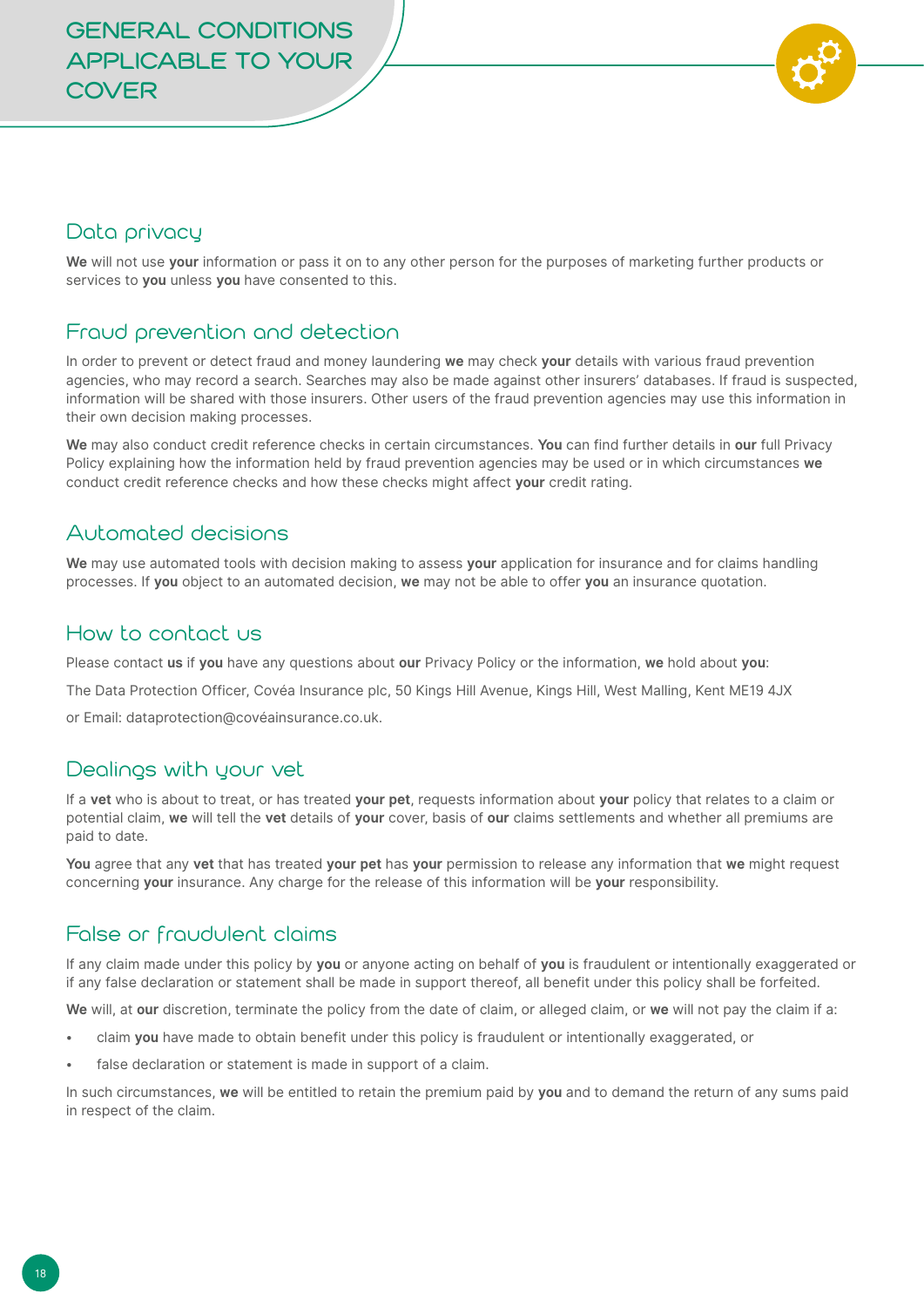

### Missed instalment premiums

**You** must pay the premium for **your pet** to be insured. If **you** miss a monthly instalment, **you** will have to pay the balance of the yearly premium immediately. If the balance is not received within 10 days of the missed instalment, **we** will cancel **your** cover.

The full amount of any monthly instalment payments **you** should have paid, that **we** have not received at the date **we**  settle a claim, may be deducted from any claim amount **we** pay to **you**.

### Other Insurance

If **you** make a claim under any section of this policy, other than Section 12 – Third Party Liability, and there is any other insurance covering the same event under which **you** are entitled to payments, **we** will only pay **our** proportion of the claim. If **you** make a claim under Section 12 – Third Party Liability, **we** will not pay any compensation, costs or expenses if **you** are insured under any other liability policy, including **your** household insurance, unless the cover has been exhausted.

### Renewal terms

If **you** pay **your** premium by Direct Debit instalments, when **your** policy is due for renewal, it will be renewed for **you** automatically, to save **you** the worry of remembering to contact the **policy administrators** before the renewal date. The **policy administrators** will write to **you** before the policy expires with full details of **your** premium and policy conditions for the next **period of insurance**. If **you** do not want to renew this policy just let the **policy administrators** know.

When **we** offer a further **period of insurance we** will be entitled to change the premiums, excess and conditions or to apply exclusions due to the claims history of **your pet**.

# **Subrogation**

If **you** have any legal rights against any other party in respect of **your** claim, **we** will be entitled to take legal action against them in **your** name but at **our** expense. **You** must assist **us** by providing any documents that **we** might reasonably request.

### Transferring your interest in the policy

**You** must be the owner of the **pet**. **Your** cover will cease immediately if **your pet** is sold or given away.

### Vaccinations and care

To the best of **your** knowledge and belief at the start of this insurance, and at the start of a **journey** if **you** are covered for the overseas travel option, **your pet** must be in good health and free from any **injury**, **illness** or **condition** unless this has been disclosed by **you** and accepted by **us**.

If **you** do not keep **your pet** vaccinated according to **your vet's** advice, **we** will not pay any claims that result from any **illness** that they should have been vaccinated against. (Dogs: distemper, hepatitis, leptospirosis and parvovirus. Cats: feline infectious enteritis, feline leukaemia and cat flu).

During the **period of insurance**, **you** must take care of **your pet**, which includes arranging and paying for any **treatment**  normally recommended by **your vet** to prevent or reduce the risk of **illness** or **injury**, including routine dentistry.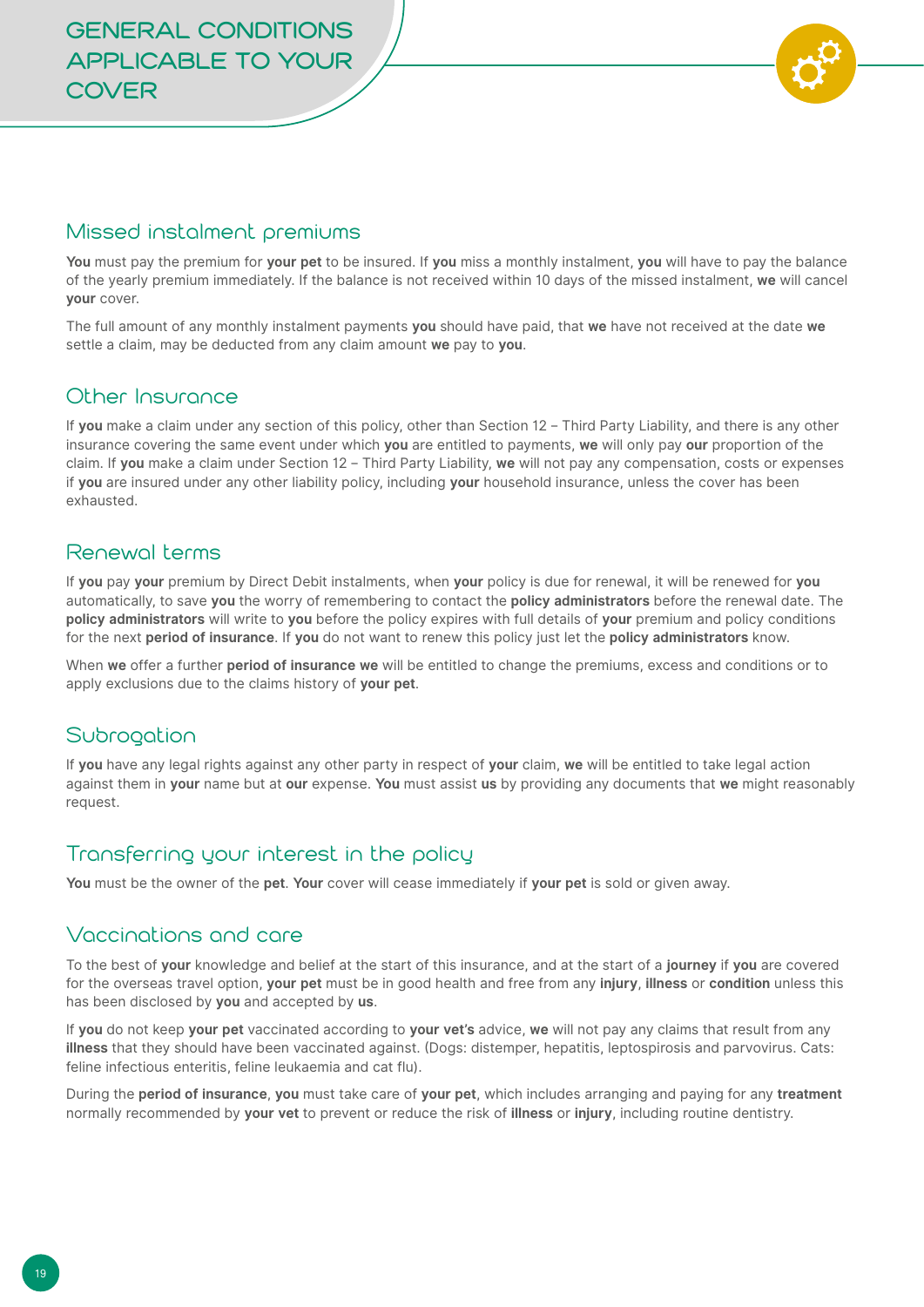

petGuard claims are administered by Covéa Insurance plc.

**We** aim to provide a fast and efficient claim service. To help please tell **us** about any claim, or possible claim, as soon as possible by calling the claims helpline on **0333 130 4534**.

### Claims conditions

- 1. Within 30 days of notifying **us**, **you** must supply details of the claim in writing together with any supporting information, which **we** may require.
- 2. **We** do not pay for certificates, photographs or receipts required as part of the claim.
- 3. Please make sure that **you** read the policy conditions and policy exclusions.

If **you** ask **us** to pay **your vet you** must settle with **your vet** the part of the claim for which **you** are responsible. If **you** are unsure of the amount please call the claims helpline.

If **your** claim involves **complementary treatment** the claim form and invoices must be countersigned by **your vet**.

# Section 2 – Emergency boarding kennel, cattery fees and daily minding

**You** will need to send **us** details from **your** doctor or the hospital that confirms the dates and length of **your** visit (**we** do not pay for them to provide this), and receipts from the kennel or cattery showing the dates and daily cost of boarding or written confirmation from the carer that the agreed amount has been received.

# Section 3 – Advertising and reward

**You** will need to send **us** full details of the circumstances including copies of any advertisements that **you** have placed and the receipts.

If **you** are claiming for the recovery of a reward, **we** will also need a receipt giving **us** the full name and address of the person who found **your pet** and the amount **you** have paid them.

### Section 4 – Theft or straying

If **you** have lost a dog, **you** must report this to the police within 24 hours. In the case of a cat **you** must make enquiries with local rescue centres and inform **your vet**.

**You** will need to send **us** any pedigree certificate and receipt for the original purchase of **your pet**.

If **your pet** is eventually found or returns **you** must repay the full amount that **we** have paid under this section of the insurance.

### Section 5 – Holiday cancellation

**You** will need to send **us** confirmation of the **treatment** signed by **your vet**. **We** will also require cancellation invoices from **your** travel agent, tour operator or other holiday sales organisation.

The invoices must show the dates and total cost of **you**r holiday, the date **you** decided to cancel or return home and any expenses that **you** cannot recover.

# Section 6 – Accidental damage to third party property

**You** will need to send **us** written proof detailing the exact circumstances of the claim including photos and a description of the damaged item(s), the original price and the cost of replacing or repairing the item(s).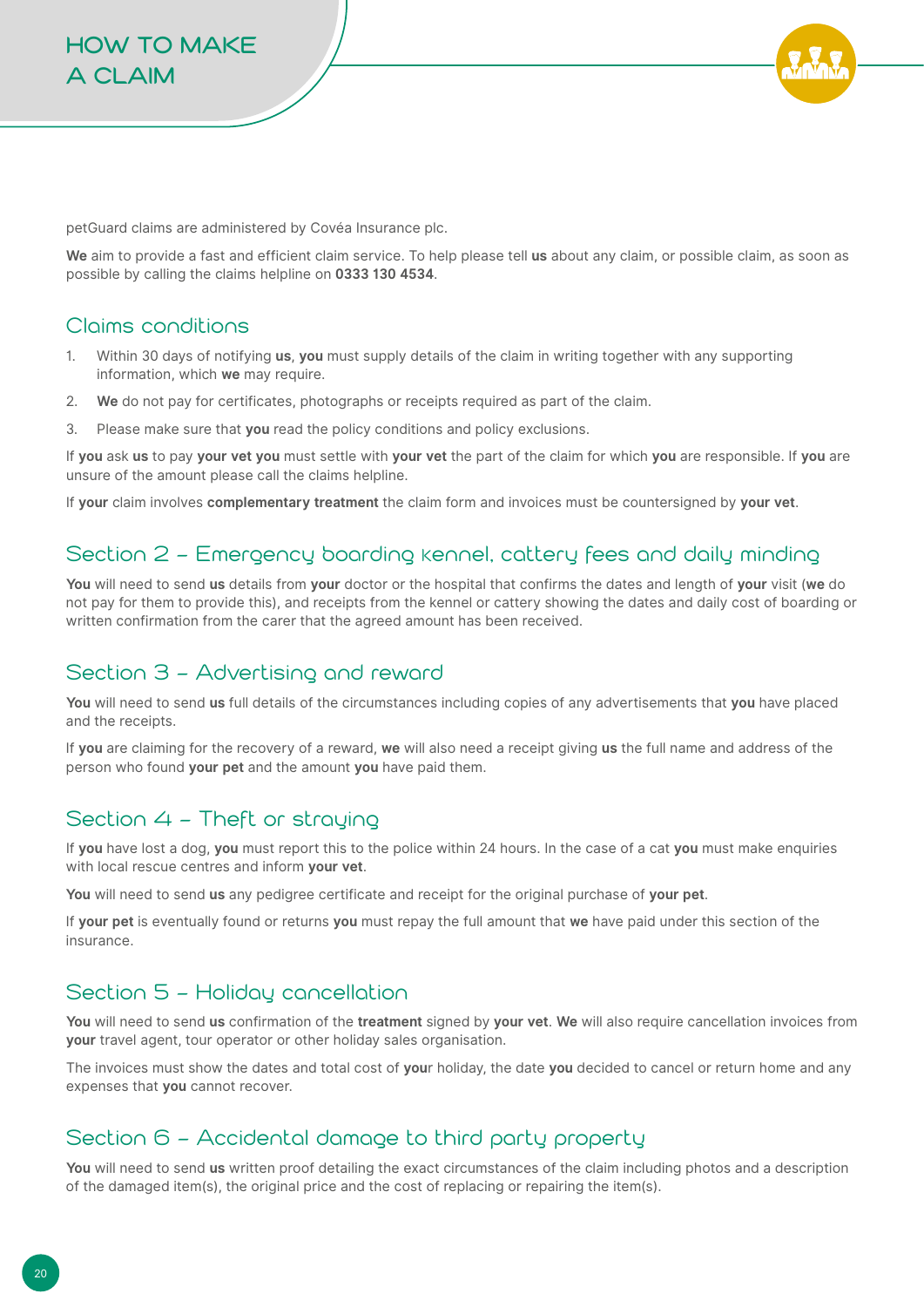# **HOW TO MAKE A CLAIM**



# Section 7 – Transport between vets

**You** will need to send **us** receipts for **your** travel and from the hotel for any accommodation.

### Section 8 – Loss or accidental damage to pet accessories

**You** will need to send **us** written proof detailing the exact circumstances of the claim including photos and a description of the lost or damaged item(s), the original price and the cost of replacing or repairing the item(s).

# Section 9 – Death due to accident or illness

**You** will need to send **us** a death certificate from **your vet** (**we** do not pay for this), together with any pedigree certificate and receipt for the original purchase of **your pet**. If **your pet** was involved in an accident, **we** will accept a statement from an independence witness if the death certificate from **your vet** is not available.

# Section 10 – Farewell cover

**You** will need to send **us** a death certificate from **your vet** with the supporting invoices.

# Section 11 – Quarantine costs and emergency expenses

**You** will need to send **us** evidence that **your pet** was micro chipped and that this was working before the start of the **journey**.

For repeat worming treatment **you** will need to send **us** evidence that the initial treatment was carried out within the timescales required by the **Pet Travel Scheme**.

**You** will need to send **us** all relevant receipts to support expenditure.

# Section 12 – Third Party Liability

Following an incident, **you** must never admit responsibility or attempt to negotiate a settlement.

**You** should immediately call **our** claims helpline to give **us** full details.

**You** must always send **us** immediately and without answering, the originals of any documents **you** receive including writs, summons and other legal documents.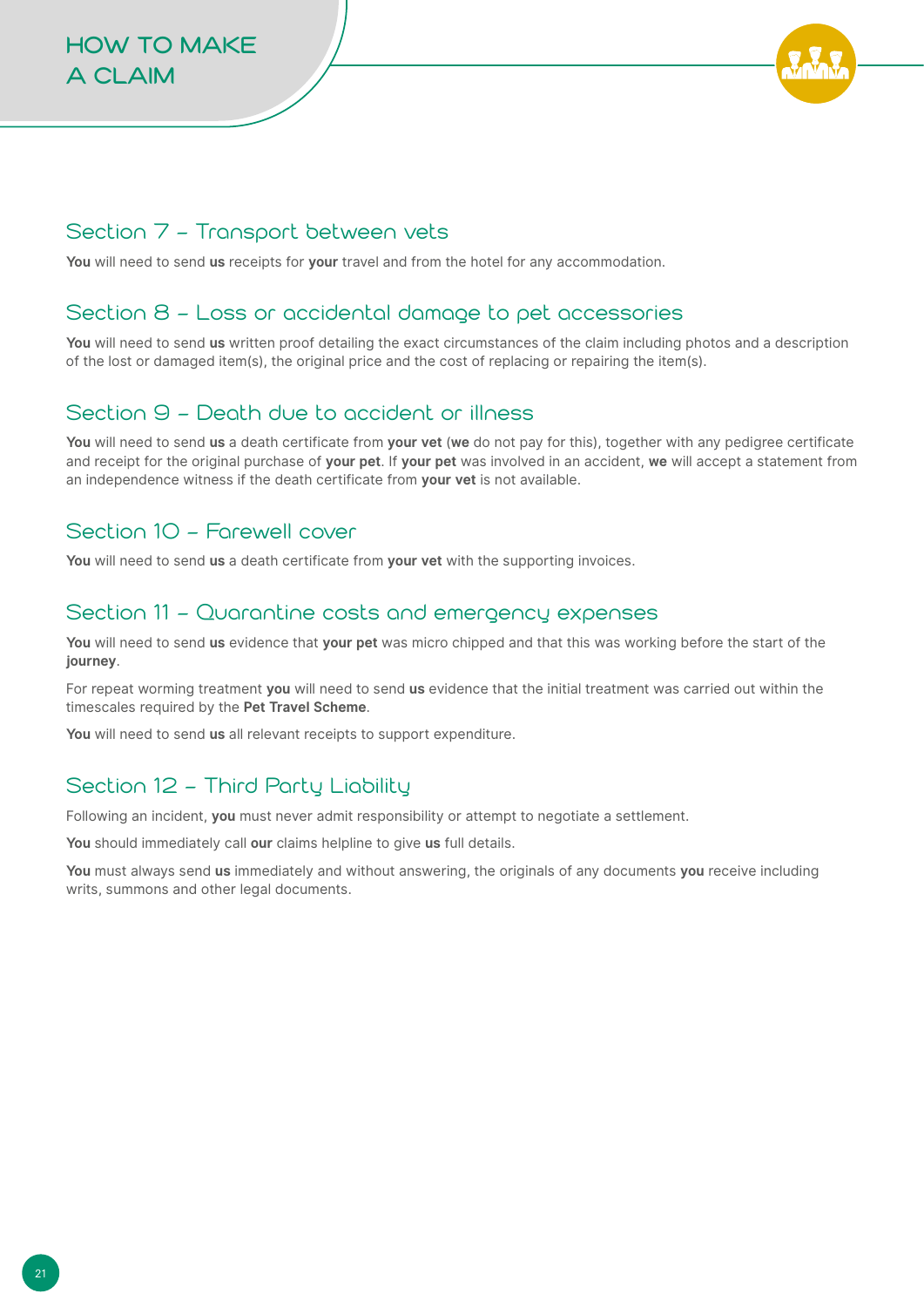# **WHAT TO DO IF YOU HAVE A COMPLAINT**

It is always the intention to give **you** the best possible service but if **you** do have any questions or concerns about this insurance or the handling of a claim **you** should follow the procedure below:

# Policy Sales

If **your** complaint is about the sale of **your** policy, please contact **us** quoting **your** policy number by:

Email: **complaints@guardcover.co.uk**

Phone: **0345 450 7042**

or

Post: **petGuard, Thistle Insurance Services Limited, Southgate House, Southgate Street, Gloucester, GL1 1UB**

# Policy Claims

If **your** complaint is about the handling of a claim, please contact the **policy administrators** quoting **your** policy or claim number by:

Email: **claims@petadminteam.com** 

Phone: **0333 130 4534**

or

Post: **petGuard, 50 Kings Hill Avenue, Kings Hill, West Malling, Kent, ME19 4JX** 

# Financial Ombudsman Service

In the event that **you** remain dissatisfied with the handling of and response to **your** complaint **you** may be referred to the Financial Ombudsman Service.

The Ombudsman can be contacted at:

Post: Financial Ombudsman Service, Exchange Tower, Harbour Exchange Square, London E14 9SR

Phone: **0800 023 4567** Calls to this number are now free on mobile and landlines. **0300 123 9123** calls to this number cost no more than calls to 01 and 02 numbers.

#### Email: **complaints.info@financial-ombudsman.org.uk**

#### Website: **www.financial-ombudsman.org.uk**

**You** can also register a complaint with the European Union's Online Dispute Resolution platform (or ODR). Their website is http://ec.europa.eu/consumers/odr/. The ODR will simply pass **your** complaint to the Financial Ombudsman

The above complaints procedure is in addition to **your** statutory rights as a consumer. For further information about **your**  statutory rights contact **your** local authority Trading Standards Service or Citizens Advice Bureau.